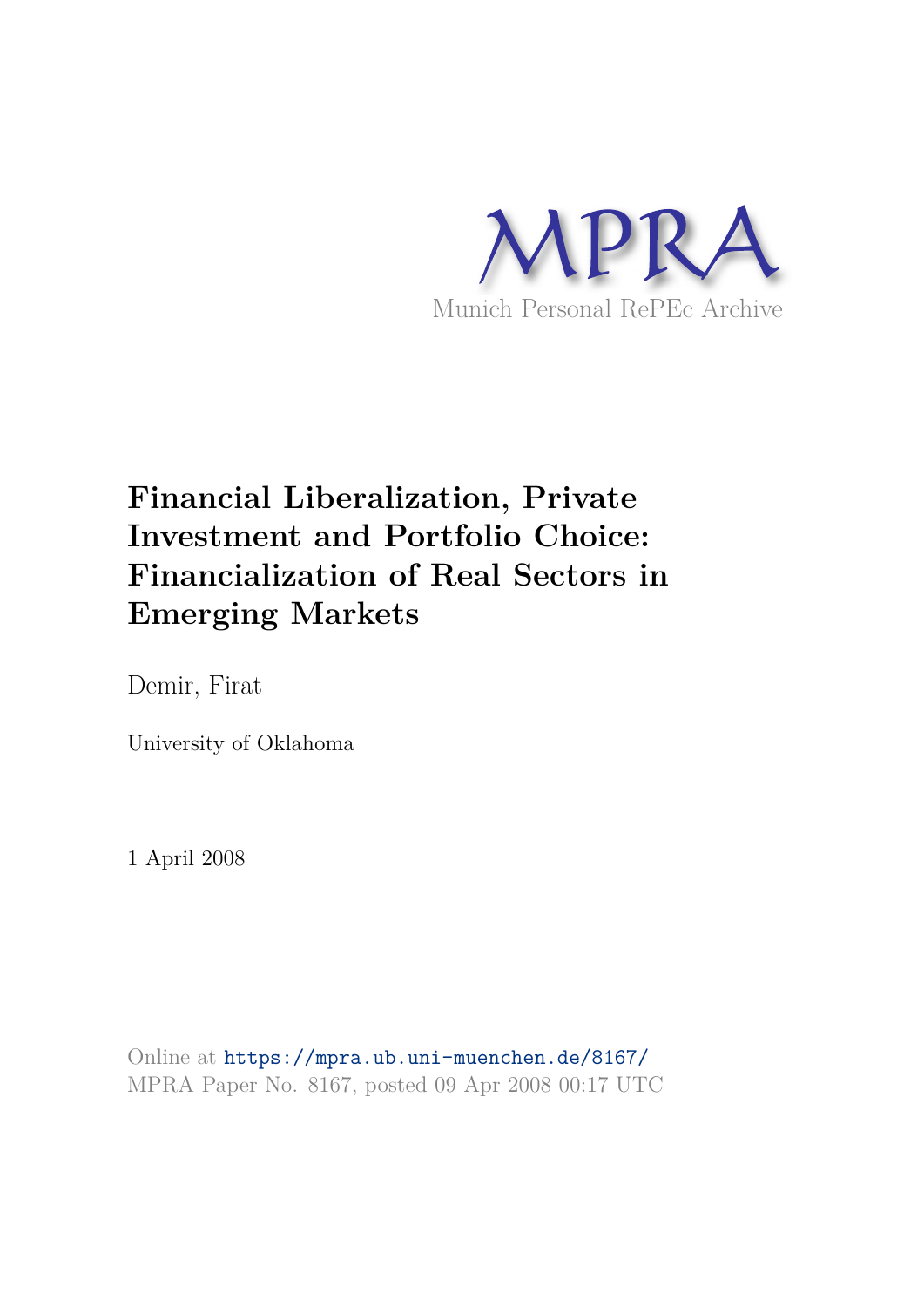# **Financial Liberalization, Private Investment and Portfolio Choice: Financialization of Real Sectors in Emerging Markets**[1](#page-1-0)

Fırat Demir<sup>a</sup>

<sup>a</sup>Department of Economics, University of Oklahoma Hester Hall, 729 Elm Avenue, Norman, Oklahoma, USA 73019 Tel: 773 344 8276, Fax: 740 587 6348, E-mail: **[fdemir@ou.edu](mailto:fdemir@ou.edu)**

# **Abstract**

 $\overline{a}$ 

Using firm level panel data, we analyze the impacts of rates of return gap between financial and fixed investments under uncertainty on real investment performance in three emerging markets, Argentina, Mexico and Turkey. Employing a portfolio choice model to explain the low fixed investment rates in developing countries during the 1990s, we suggest that rather than investing in irreversible long term fixed investments, firms may choose to invest in reversible short term financial investments depending on respective rates of returns and the overall uncertainty in the economy. The empirical results show that increasing rates of return gap and uncertainty have an economically and statistically significant fixed investment reducing effect while the opposite is true with respect to financial investments.

JEL Classification Codes: E22, O16, D21, G11

Keywords: Private Investment, Portfolio Choice, Uncertainty, Financialization

<span id="page-1-0"></span> $<sup>1</sup>$  The paper is based on the second essay of my Ph.D. dissertation at the University of Notre Dame. I am thankful to</sup> Jaime Ros, my dissertation advisor, and to my dissertation committee, Amitava K. Dutt, Kwan S. Kim and Kajal Mukhopadhyay for their support and guidance. I also want to thank Roberto Frenkel, Kevin Grier, Robin Grier, Jiandong Ju, Bernardo Kosacoff, Emery Ventura of Economatica, Erinc Yeldan, session participants at the ASSA 2007 meetings in Chicago and the EEA 2007 meeting in NYC, and the editor and two referees of the journal for their valuable suggestions. For financial support, I thank the Helen Kellogg Institute for International Studies at the University of Notre Dame. Additional financial support from the Office of the Vice President for Research at the University of Oklahoma is also gratefully acknowledged. All remaining errors are mine.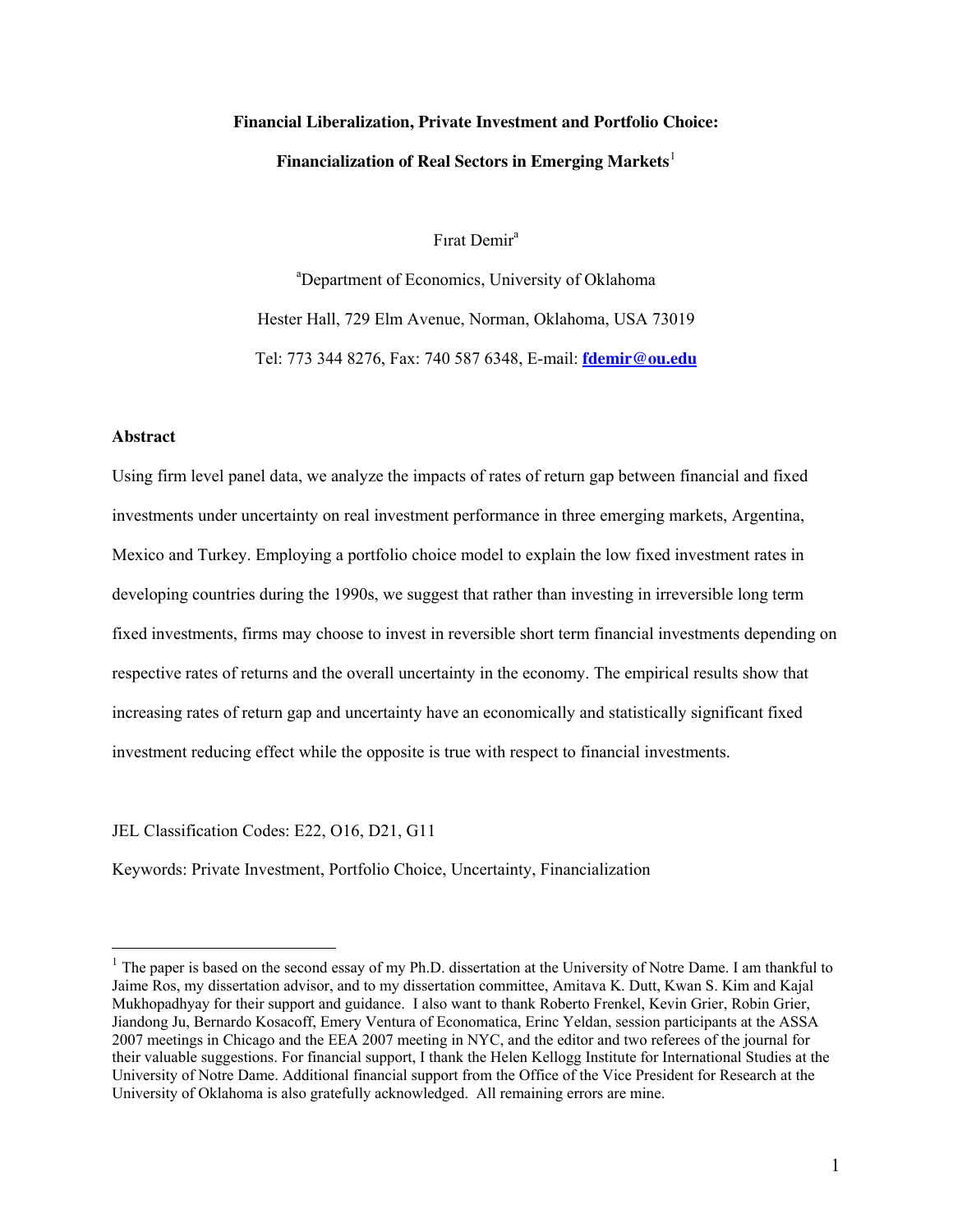# **1. Introduction**

 $\overline{a}$ 

The effects of uncertainty, risk and volatility on the investment performance of developing countries have been of particular interest in the recent economics literature especially given the declining fixed capital formation rates in major developing countries during the 1990s (UNCTAD, 2003). In this respect, the empirical work so far suggests a general consensus regarding their negative effects on private investment performance in both developed and developing countries. Nevertheless, there are relatively few empirical studies exploring the channels through which uncertainty and risk affect investment. In particular, the interactions among fixed investment, uncertainty, and portfolio choice remain an unexplored field of research. The absence of empirical work on the portfolio choice problem of real sector firms is particularly surprising given the increasing integration of international goods and capital markets and the widening gap between the real and financial sector transactions.<sup>[1](#page-2-0)</sup>

The current paper is the first empirical study that looks into the portfolio choice real sector firms in developing countries face between real and financial sector activities. Accordingly, the current paper argues that following financial liberalization real sector firms face a portfolio choice problem in their investment decisions between two broad categories of assets: fixed and financial. In the face of these two investment options, increasing risk and uncertainty when combined with capital market imperfections, higher real interest rates, and increasing rates of return in the financial markets, may encourage short-term financial investments over long term fixed investment projects. In other words, increasing availability *and* accessibility of alternative investment opportunities in financial markets when combined with domestic market rigidities and uncertainty can become instrumental in channelling real sector savings to short-term financial investments instead of long-term fixed capital formation and thus lead to deindustrialization in those economies.

The portfolio choice problem and the optimum allocation of resources under multiple investment options is not a new topic in the economics literature. Tobin (1965), for example, already pointed out the substitutability of real and financial assets in portfolio balances. Accordingly,

<span id="page-2-0"></span><sup>&</sup>lt;sup>1</sup> The annual foreign exchange to world trade ratio reached  $90/1$  in 2004 from 2/1 in 1973 (BIS, 2004).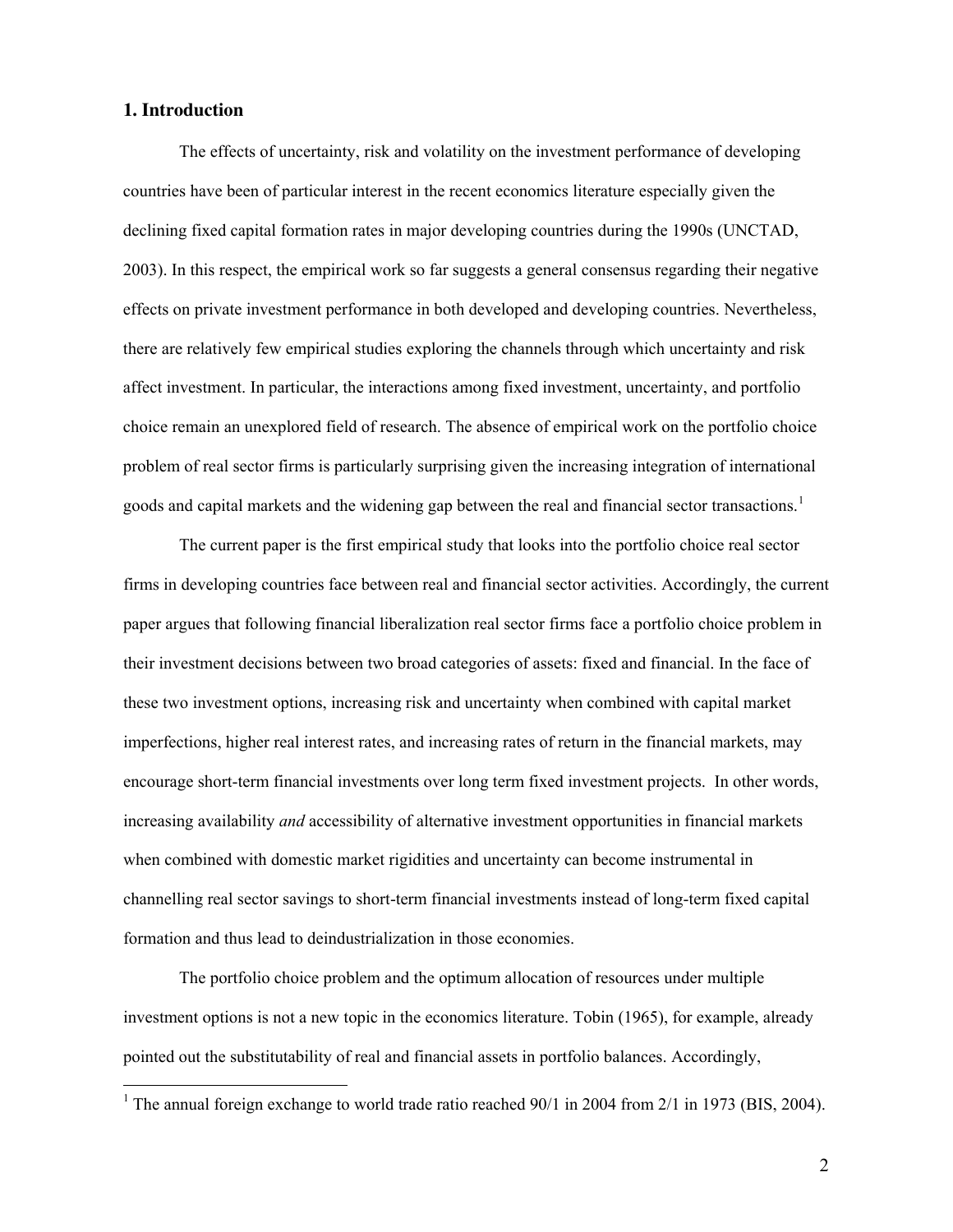depending on the respective rates of returns investors decide how to allocate their portfolios between real and financial investments. Likewise, Tornell (1990) argued that given the uncertain environment in developing countries, real sector firms may prefer to invest in more liquid *reversible* assets in the financial sectors that also offer comparable or higher rates of return on their investments rather than on *irreversible* fixed assets. However, despite such insights, there was no empirical study looking into this question of substitution between real and financial assets by real sector firms. Only recently, there is a growing body of research exploring this issue that can be referred to as the *financialization*  literature that focuses on the following key points: i) increasing rates of return on financial capital over and above those on fixed capital, ii) increasing acquisition of short term financial assets by real sector firms, and iii) decreasing fixed investment rates. Accordingly, using macroeconomic data, Stockhammer (2004), Crotty (2005), Dumenil and Levy (2005), Epstein and Jayadev (2005) provide empirical evidence on this structural change in the portfolio allocation decisions of non-financial corporations in high-income OECD countries.

In contrast, the empirical research on financialization in developing countries is virtually nonexistent. Startlingly, the same is true for the empirical studies on uncertainty and investment relationship in emerging markets especially with regard to the portfolio approach to investment. Therefore, while the current paper extends these two lines of research along the portfolio choice, and investment-uncertainty relationship, it is unique in its approach on three points. First of all, it is the first study that focuses on developing countries using empirical evidence from three major emerging markets that are Argentina, Mexico and Turkey. Secondly, unlike others it explores the above questions using firm-level data that not only allows for the analyses of the portfolio allocation decisions of real sector firms at the micro level but also enables the measurement of firm specific investment and profitability rates. And finally, the paper employs semi-annual data that helps capture the immediate effects of changes in the profitability rates and uncertainty on the investment decisions and portfolio allocation of firms, especially with regard to financial investments.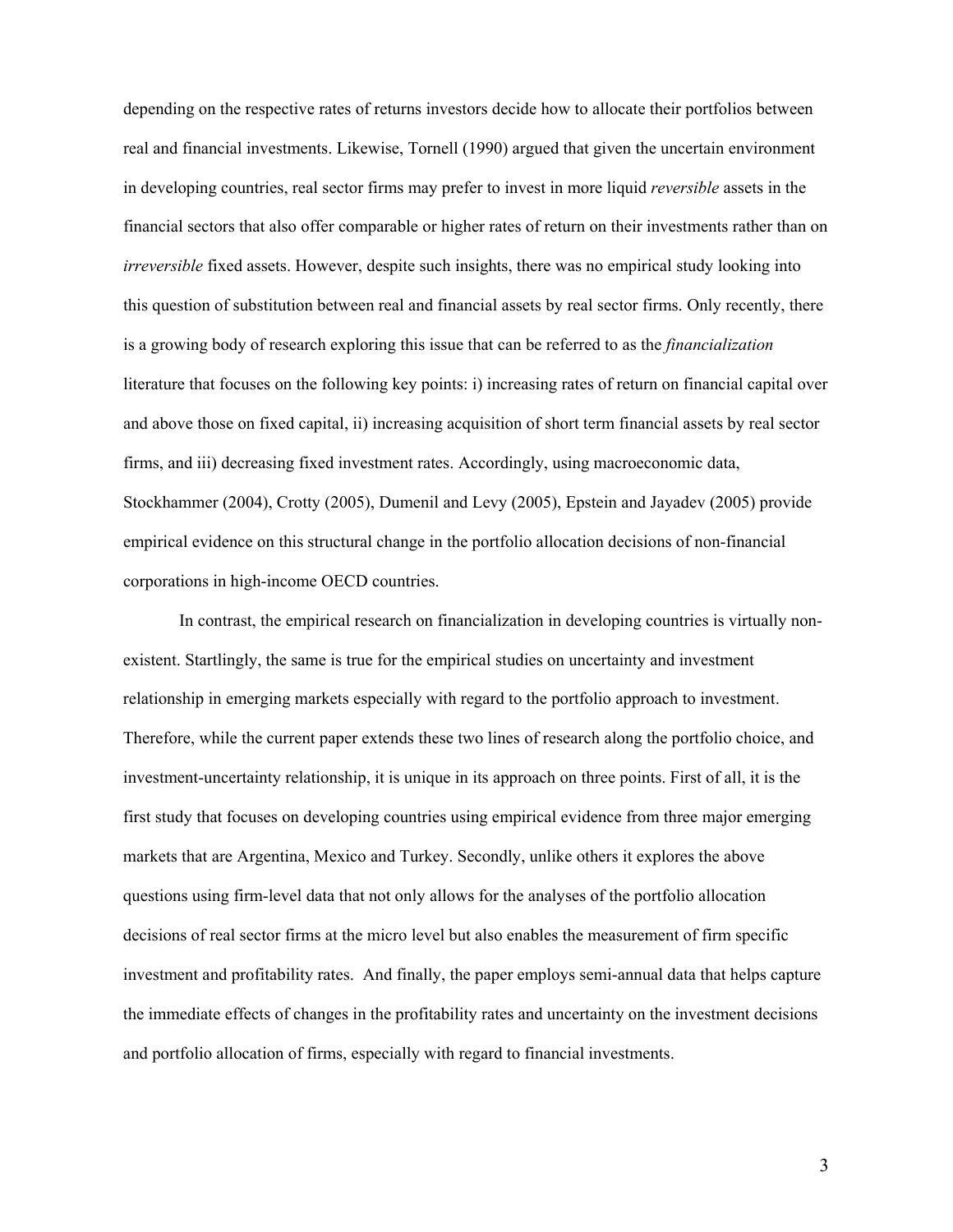The empirical analysis using firm level panels for each country separately provides strong support to the main hypothesis while identifying certain differences across countries. Briefly, in all three cases, we find that growing rates of return gap between financial and fixed investment assets, and increasing macroeconomic uncertainty and risk have an economically and statistically significant fixed investment retarding effect. In addition, we also find that rising rates of return on financial assets over and above those on fixed assets encourage financial investments over fixed investments at an economically and statistically significant level. On the other hand, the effect of uncertainty and country risk on the share of financial investments in total assets, although economically and statistically significant, appeared to be a heterogonous one across countries. We believe these factors are of significant importance in explaining the deindustrialization process observed by UNCTAD (2003) in most Latin American countries and in Turkey for the last two decades.

The choice of these three countries is of no coincidence. Briefly, Argentina, Mexico, and Turkey have been among the forerunners of economic liberalization in developing countries starting from the early 1980s and their experiences occupy a central place in policy discussions regarding the effects of liberalization programs. The following figures also help emphasize their relative importance among other emerging markets: Argentina and Mexico attracted 42% of total Foreign Direct Investment (FDI) flows and 56% of total International Monetary Fund (IMF) credit to Latin America between 1980-2000. Furthermore, between 1990-2000 Argentina, Mexico and Turkey together received 38% of total portfolio flows to middle and lower income countries. Moreover, Turkey is currently the largest debtor of IMF accounting for 46% of the total outstanding credits and loans.

However, despite being portrayed as success stories at the early stages of reforms in the midst of comprehensive liberalization programs, their ensuing economic performances were far from initial expectations. In particular, despite the radical increases in capital inflows during the 1990s and 2000s, low fixed capital formation rates remain an important problem and a significant source of puzzlement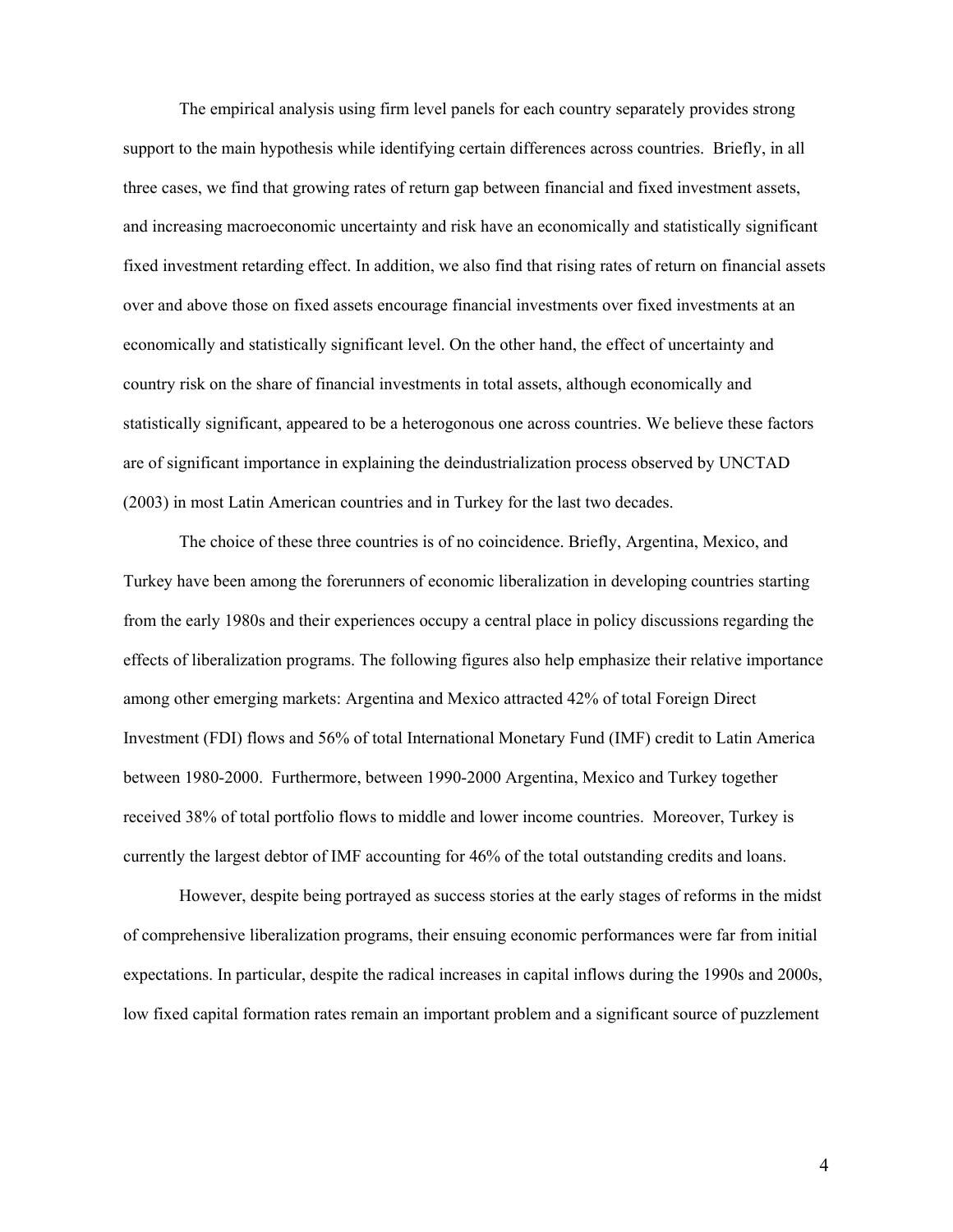for policy makers in all three countries (UNCTAD,  $2003$  $2003$ :XI).<sup>2</sup> In fact, the steadily declining fixed capital formation rates led UNCTAD (2003) to include Argentina, Mexico and Turkey in a group of deindustrilizers among other developing countries. In fact, the gross fixed capital formation as a percentage of GDP fell from an average of 20% and 21% to 17% and 19% between 1980-89 and 1990-05 in Argentina and Mexico respectively, while stagnating at the same level of 22% in Turkey that are all below the 25% minimum that UNCTAD (2003:61) identified as the required threshold to generate high and sustained growth in middle-income developing countries.<sup>[3](#page-5-1)</sup>

The current study focuses on three key elements of the recent development experience in these countries that we think have significant explanatory power in understanding such disappointing investment performances amid comprehensive reform programs. The first one is the effects of alternative investment opportunities in the financial markets, where rate of returns has at times exceeded those from long term fixed investment projects. The second element is the reaction of private sector investments to uncertainty and risk in the face of alternative investment opportunities in financial sectors. And the third one is the persistence of capital market imperfections.

The next section presents a brief review of the literature on the effects of financial liberalization, capital market development, and uncertainty on private investment. The third section introduces the theoretical model and key hypotheses of interest followed by a discussion of the data, methodology and estimation issues. The fifth section presents the empirical results. The final section offers an overall discussion of the findings and concludes the paper.

<span id="page-5-0"></span> $2\degree$  The net real short-term capital inflows (RSCF) to Argentina, Mexico and Turkey between 1990-2005 reached \$63, \$147, and \$120 billion compared to -\$20, -\$64 and \$6 billion respectively between 1982-89. Similarly, the real RFDI inflows were \$97, \$203 and \$26 billion between 1990-2005 compared to \$6, \$20 and \$2 billion between 1982-1989.

 $\overline{a}$ 

<span id="page-5-1"></span> $3$  Following liberalization, the share of public investment in GDP also fell drastically. By 2000 it dropped to less than 2% in Argentina, Mexico and Turkey from its 1980 levels of 6%, 11% and 4% respectively.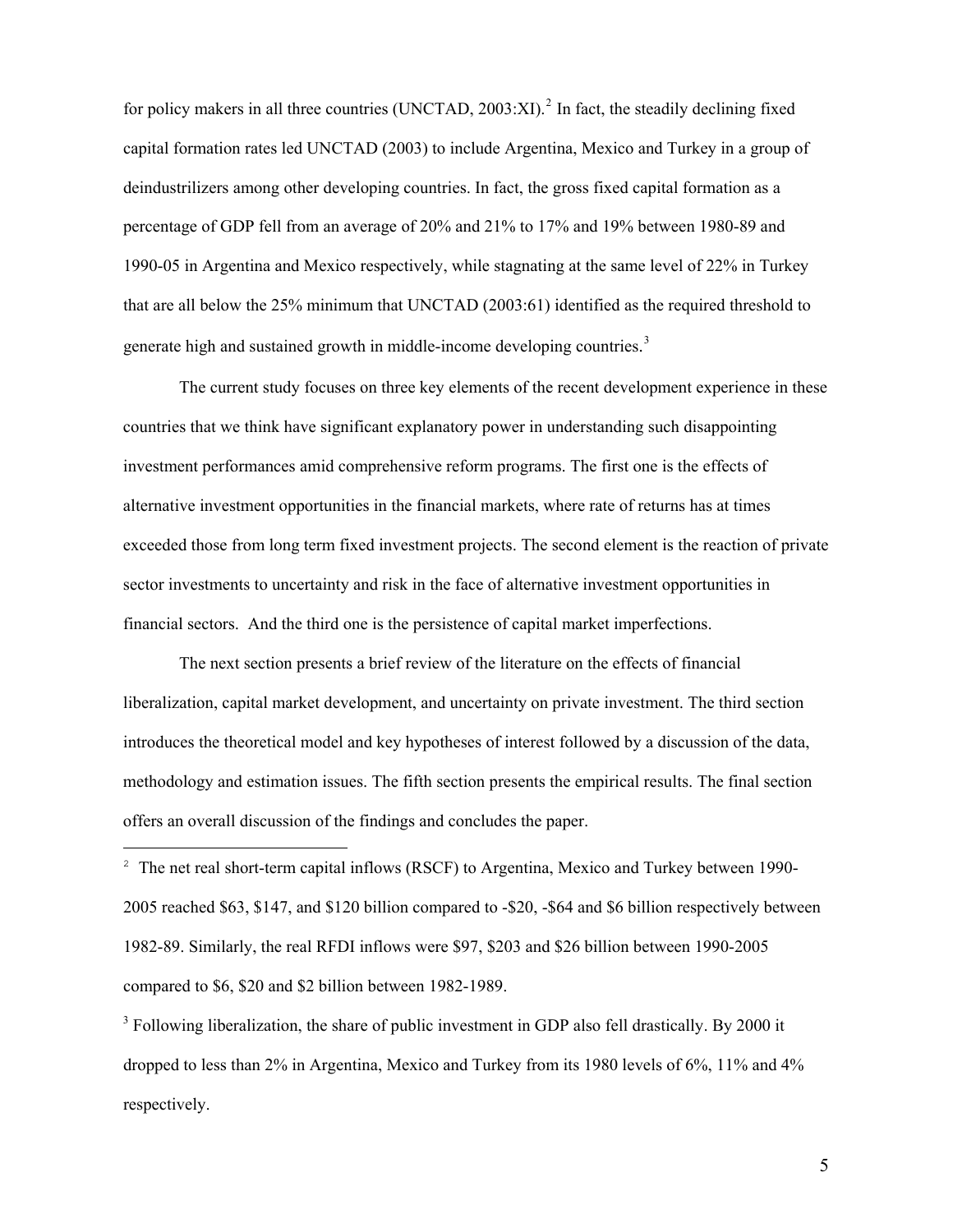#### <span id="page-6-0"></span>**2. Analytical framework**

 $\overline{a}$ 

#### **2.1. Financial liberalization, uncertainty and private investment**

In most emerging markets financial liberalization has been accompanied by sharp fluctuations in key macro and micro prices together with increasing uncertainty. Consumption volatility, for example, has increased in emerging markets during the 1990s (Kose et al., 2003). Likewise, capital flows to developing countries during the 1990s compared to late 70s and 80s are found to be 'high, rising and unpredictable" (Gabriele et al., 2000: 1051). The existing evidence also shows an increase in the volatility of stock markets as well as sales and earnings of firms in both developed and developing country markets for the last three decades (Grabel, 1995; Comin and Mulani, 2006). In the case of growth volatility, although it has declined across developed countries during the 1990s, Montiel and Serven (2004) reported an increase in one third of 77 developing countries with an overall volatility being twice higher across developing countries. In addition, capital flows can have significantly negative effects on investment in tradable goods sectors through changing relative prices, which partly explain the decreasing business savings and employment contraction in these sectors (Frenkel and Ros, 2006). In addition, excess volatility in exchange rates raises inflation uncertainty and encourages financial investments by real sector firms (Felix, 1998; UNCTAD, 2006). Overall, increasing volatility may also become self-exacerbating as the investors shorten their time horizons either to benefit from speculative gains or to avoid excess risk (Grabel, 1995).

In the case of Argentina, Mexico and Turkey, the radical increase in short term capital inflows and their volatility<sup>[4](#page-6-0)</sup> can partly be explained by the availability of large arbitrage-gains in the financial markets with potentially dire consequences for fixed capital formation rates. Using the uncovered interest parity condition, we calculated the net arbitrage gain as the difference between domestic interest rates (i.e. 3-month T-bills) deflated by the average depreciation of domestic currency against the US dollar, and the corresponding U.S. interest rate. As a simple proxy, it shows the rate of return

<sup>4</sup> From 1982-1989 to 1990-2005, the coefficient of variation of annual RSCF to Argentina, Mexico and Turkey increased by 3, 2 and 3 folds respectively.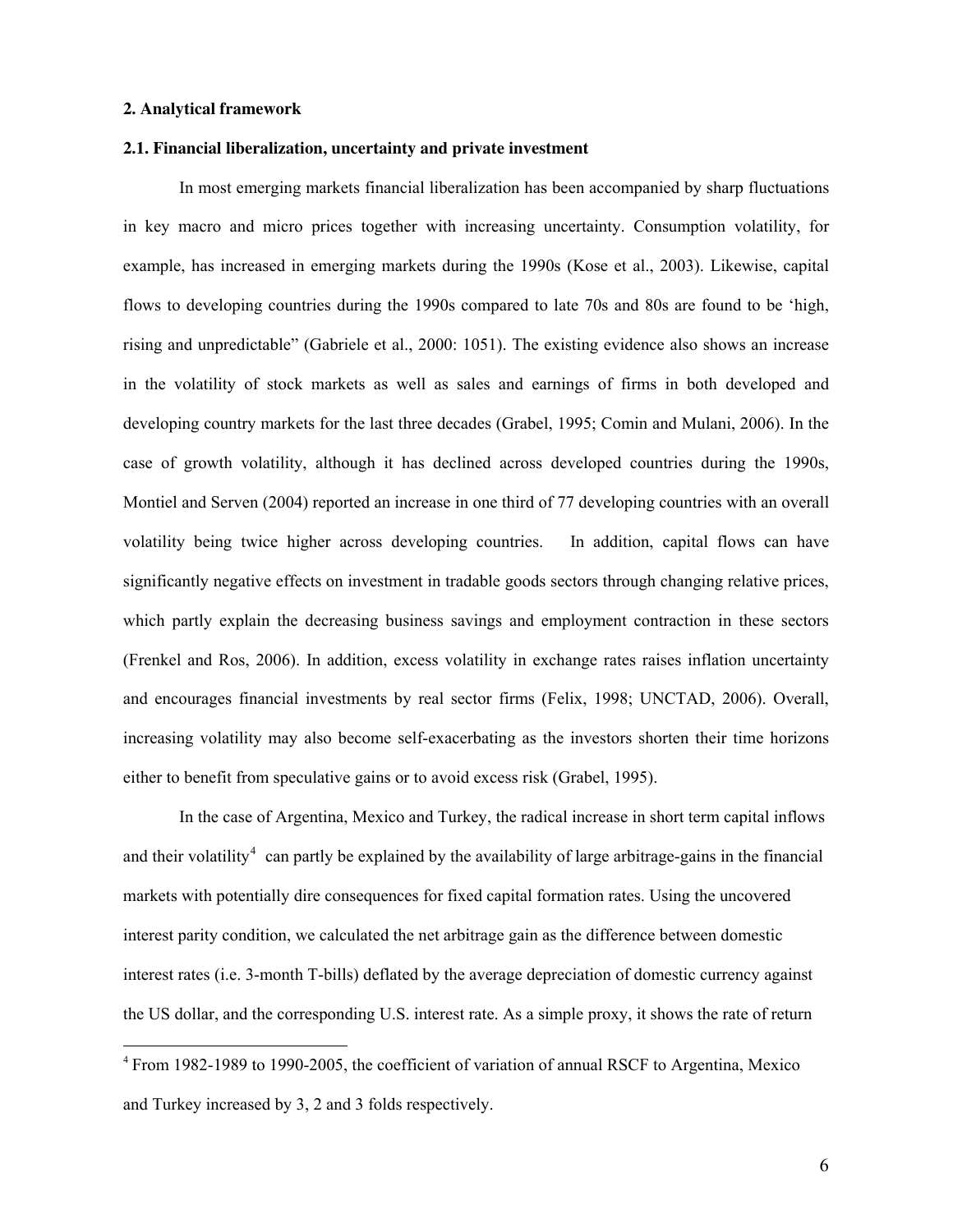<span id="page-7-0"></span>on domestic short-term financial assets as opposed to foreign ones. Accordingly, the monthly arbitrage gains increased as high as 156, 259 and 482% in Argentina, Mexico and Turkey in March 2003, March 1995, and May 1994 respectively. Likewise, the annual average gains has been two and sometimes three digit numbers with averages of 9, 11, and 22% during 1991-2005 respectively. The real interest rates also remained very high at 6.2, 4.2 and 9.4% on average during 1991-2005 with annual average peaks being at 23, 9.4 and 23.8% in 2001, 1999, and 2002 respectively. The presence of such high real interest rates appear to be one of the key reasons why both real and financial sector firms may prefer to invest in short-term financial assets, especially in the form of government debt securities. This process, which is most visible in Turkey, also leads to serious currency and maturity mismatch in the balance sheets of real and financial sector firms as a result of borrowing from abroad in foreign currency with short-term maturities at lower interest rates and then lending to the government.<sup>[5](#page-7-0)</sup> The real sectors join this cycle by either directly buying debt securities or via repurchase agreements intermediated through banks.

Regarding the effects of uncertainty and volatility on investment, the empirical research suggests an unambiguously direct link. In both developed and developing countries, uncertainty and volatility in key macro and micro prices (including real GDP growth, real exchange rate, inflation, etc.) are found to have economically and statistically significant investment and growth reducing effects (Driver and Moreton, 1991; Federer, 1993; Pindyck and Solimano, 1993; Ramey and Ramey, 1995; Serven, 1998; Aizenman and Marion, 1999; Grier and Grier, 2006).

<sup>5</sup> In 2005 37% of total interest income of private commercial banks in Turkey came from public sector securities (TBB). Large public sector borrowing with high real interest rates in Argentina and Turkey suggest that the public was more credit constrained than the private sector. Therefore, if the rates of return from public investments were higher than those on private (Demetriades and Mamuneas, 2000) and if the borrowed funds were used for financing public investments, then we could have observed a net increase in total investments thanks to domestic firms working as simple arbitrageurs. However, as discussed earlier the data show a radical decline in public investments in all three countries.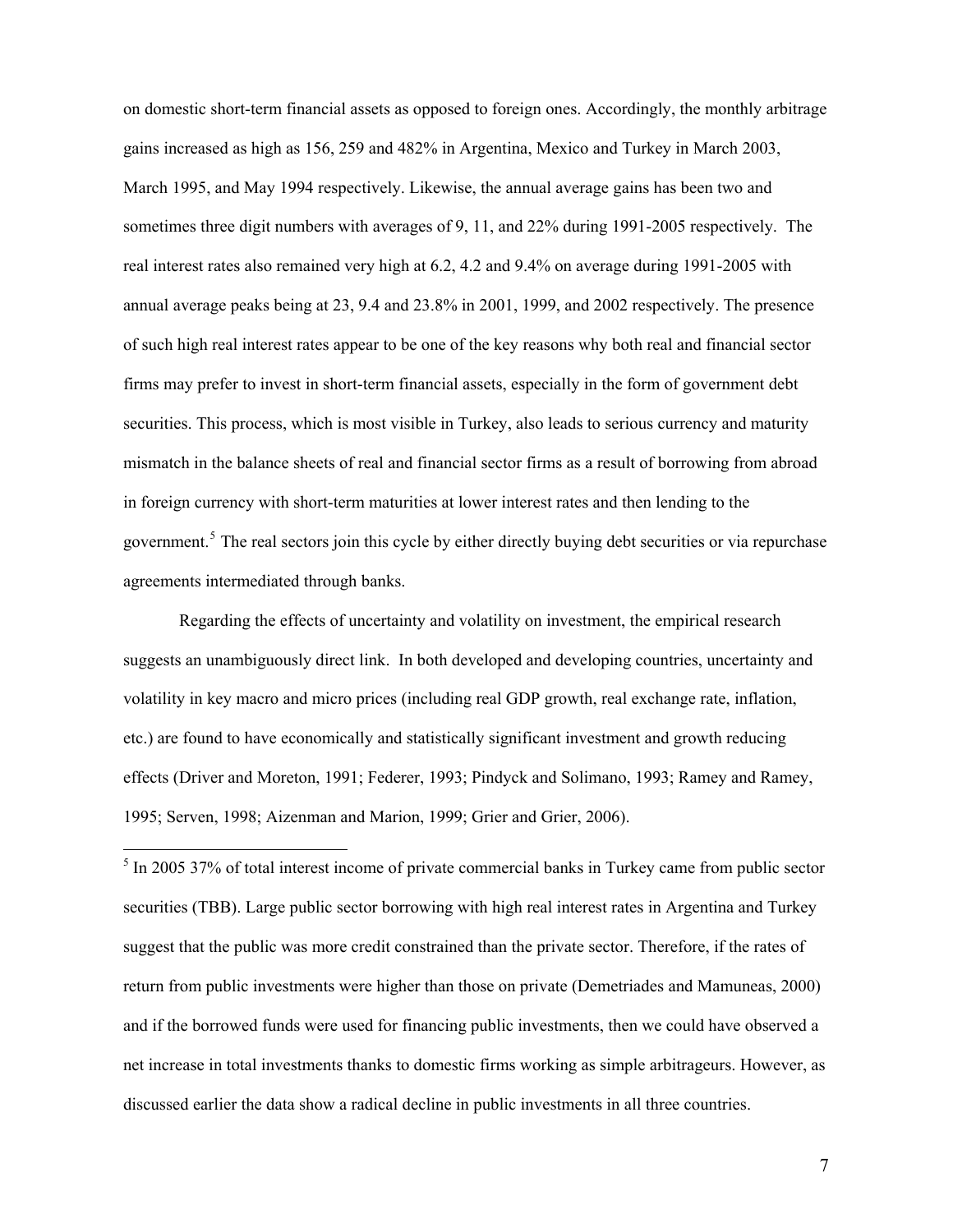#### <span id="page-8-0"></span>**2.2. Credit market development and private investment**

In presence of capital market imperfections, financial liberalization is expected to generate capital market deepening, reduce agency costs and asymmetric information, and increase efficiency while directing domestic and foreign savings to more efficient investment projects at lower costs (McKinnon, 1973; Shaw, 1973) that are expected to boost investment and growth.<sup>[6](#page-8-0)</sup> Nevertheless, in the case of Argentina, Mexico and Turkey, there is no robust evidence of efficiency gains for real sector firms following financial liberalization despite increasing foreign bank presence that reached over 80% in Mexico, and 50% in Argentina and Turkey (Goldberg et al., 2000; Peek and Rosengren, 2000). In fact, following financial liberalization, private firms continued to face strict credit rationing and as a result had to finance their investment spending mostly from internal sources or short term borrowing (Fanelli et al., 1998. p.41; Guncavdi et al., 1998; EIU, 2003a, p.13, 2003b, p.37). [7](#page-8-0) As of 2005, for example, the share of short-term debt in total debt of top 500 manufacturing firms in Turkey was around 70% (ISO). The total bank credit to the private sector as a share of GDP actually declined in Argentina from an average of 26% in 1980-89 to 19% in 1990-99 and further to 16% in 2000-2005. In the case of Mexico and Turkey, it was 15% and 18% between 1980-89, 25% and 20% in 1990-99 and back to 16% and 20% in 2000-2005 respectively, which are all well below the high income OECD average of over 160% (WB, 2007). Moreover, regarding capital market deepening, several Latin American countries, especially Mexico, developed money markets mostly in short-term government papers rather than private securities (Rojas-Suarez and Weisbrod, 1996). Similarly, on average 88% of secondary market transactions were of government securities in Turkey during the 1990s (SPK, 2004).

 $\overline{a}$ 

 $6$  For a critical review of this literature see Demetriades and Hussein (1996).

 $<sup>7</sup>$  The stylized facts suggest that small and medium sized enterprises (SME) faced higher credit</sup> constraints. Accordingly, commercial bank credit accounts for only 17% of SME finance in Mexico as opposed to 21% for large firms. Similarly, only 4% of bank credits to the private manufacturing sector go to SME in Turkey. Likewise, in Argentina the percentage of SME with 0% bank financing in fixed investments is 42% as opposed to 26% among large firms (Kozak, 2007; OECD, 2004, 2007).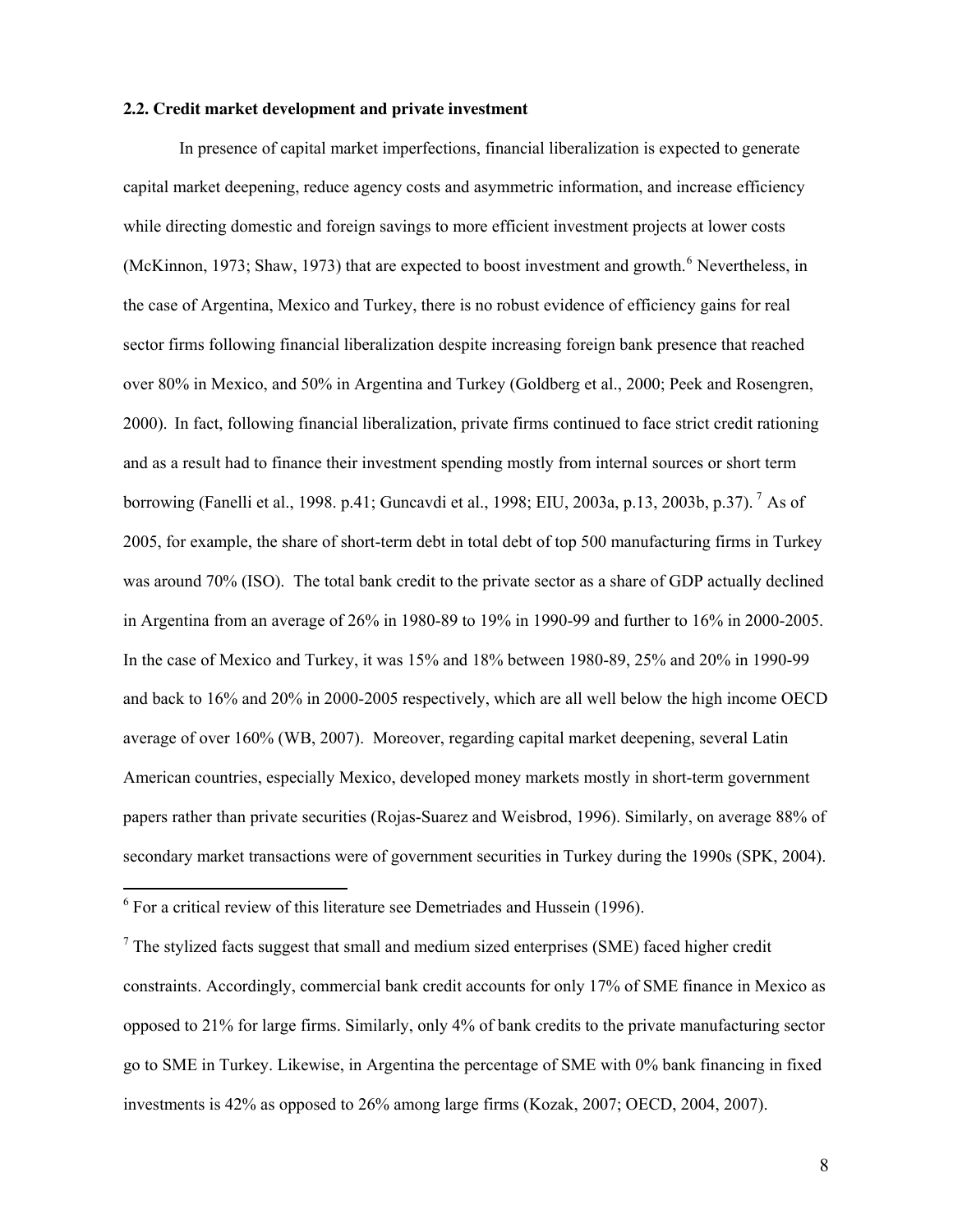#### **3. Portfolio choice and changing patterns of specialization in the real sectors**

The reason why domestic and external financial liberalization did not lead to investment growth in real sectors can be answered with a combination of all the factors discussed above. Accordingly, we suggest that following the liberalization wave of the 1980s and 90s private real sector firms, in particular those with access to financial markets, adopted a portfolio view of investment and started to take into account the availability of relatively quick and high returns in the booming financial markets and in government debt instruments, especially in the presence of increasing volatility and uncertainty, and credit bottlenecks. In this picture, the existence of large public debts (especially in Argentina and Turkey) that are financed through domestic capital markets at high real interest rates further contributed to the rise of this new class of investors who chose (quite rationally) short-term reversible financial investments over risky long-term fixed investment projects. In the case of Turkey, for example, the average ratio of financial revenues in total profits of top 500 manufacturing firm increased from around 23% between 1982 and 1989 to around 112% between 1990-2002, with a peak of 546% in 2001 (ISO).

There is growing evidence showing this transformation leading to the rise of financialization in developed countries. In the case of the US, for example the ratio of profits of financial corporations over those of non-financial corporations (NFC) rose from around 15% in the early 1950s and 60s to around 50% in 2001. During this period, NFC portfolio income to cash flow ratio also rose from around 14% in 1960s to around 37% towards the end of 90s (Crotty, 2005). Likewise, profits earned by financial firms have risen over and above those of non-financial sector averages in OECD countries between 1960s and 1990s (Epstein and Jayadev, 2005).

#### **3.1. A simple model of portfolio choice**

Using a modified version of Huang and Litzenberger (1988) and Le and Zak (2006), and adopting the analytical framework of Tobin (1965) and Tornell (1990), we apply a portfolio choice model to our analysis of investment allocation between fixed and financial assets by real sector firms. Accordingly, the model includes a large number of identical agents living in a developing country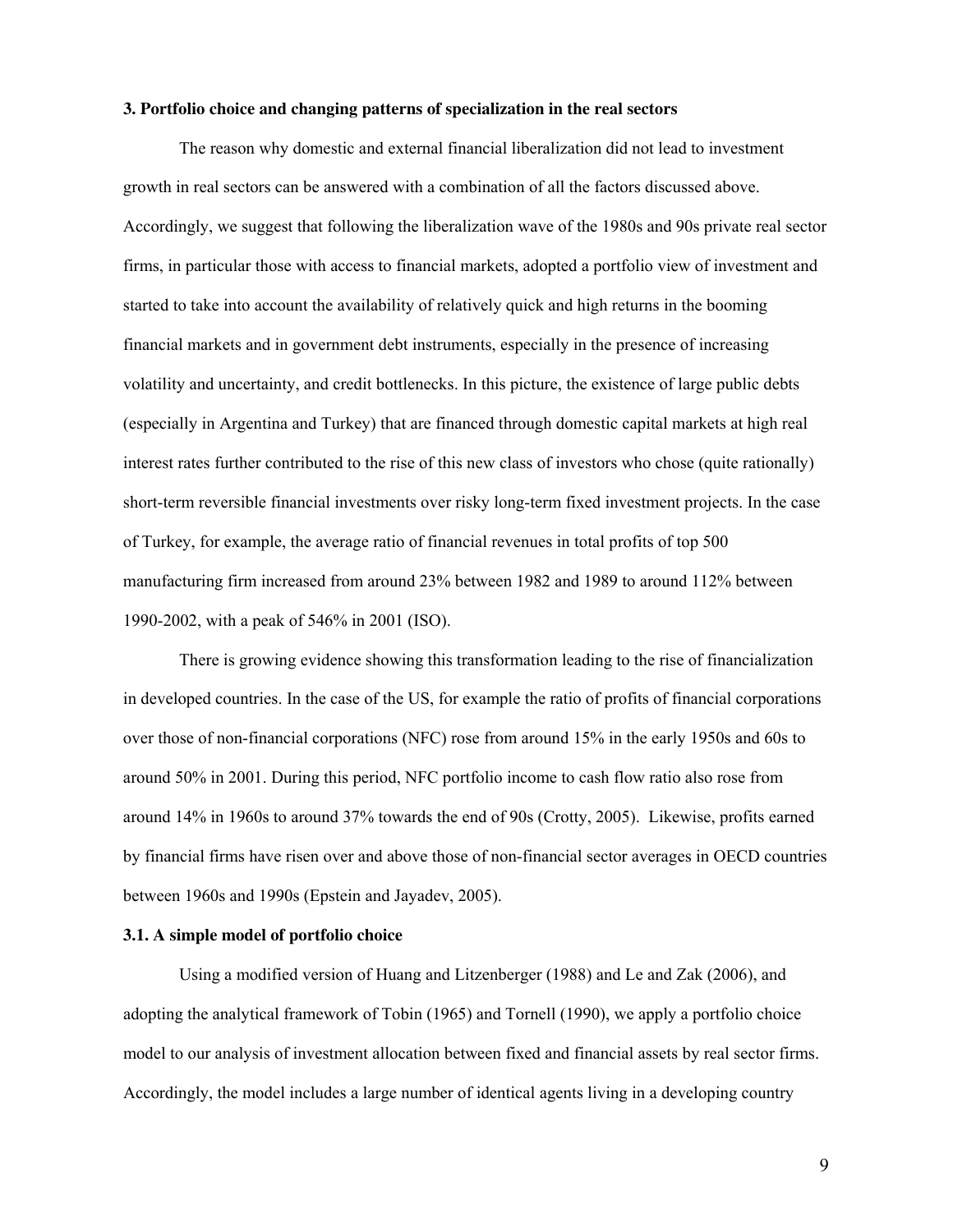<span id="page-10-0"></span>where they consume their returns from wealth invested in one-period investment projects in fixed (i.e. machinery) and financial assets (i.e. T-bills). For simplicity there is only one type of investment in each type of assets that can be considered as the sum of multiple investments. We also assume a single homogenous good, and the immobile population is normalized to one with a zero growth rate.

Let  $I_t^k$  be the fixed investment assets at time *t* with a rate of return  $r_t^k$ . Investment in fixed assets is risky,  $r^k \sim N(\mu, \sigma^2)$  (i.e. because of uncertainty regarding future profitability as well as irreversibility problem and adjustment costs). Agents can also invest *I<sup>t</sup> f* in financial assets with a riskfree time-invariant rate of return  $r^f$  (that is equal to riskless rate of return on financial assets such as 3month T-bills). This can also be interpreted as riskless financial asset return plus exchange rate risk and country risk (an increase in either of these risks increases *r f* ). Both types of investments are undertaken at the beginning of time  $t$  using the initial wealth of  $W_0$ . The standard maximization by a representative firm of the expected utility from such investments gives us the following problem:

$$
\underset{W_t}{\text{Max}} E \sum_{t=0}^{\infty} \beta^t U(W_t) \tag{1}
$$

subject to

$$
W_t = (1 + r_t^k)I_t^k + (1 + r^f)I_t^f \tag{2}
$$

if the initial wealth at time  $\theta$  is  $W_0 = I_t^f + I_t^k$  then  $I_t^f = W_0 - I_t^k$  that gives us (2'):

$$
W_t = (1 + r_t^k)I_t^k + (1 + r^f)(W_0 - I_t^k)
$$
 that is  

$$
W_t = W_0(1 + r^f) + I_t^k(r_t^k - r^f)
$$
 (2')

where  $U(W)$  is strictly increasing, continuous and concave.

Using  $(1)$  and  $(2')$  and applying the Stein's Lemma<sup>[8](#page-10-0)</sup> the optimum allocation becomes:

$$
I_t^{k^*} = \frac{E(r_t^k - r^f)}{\gamma Var(r_t^k)}
$$
(3)

taking natural logs of (3) at time *t* yields:

<sup>&</sup>lt;sup>8</sup> That is  $Cov(g(x), y) = E(g'(x))Cov(x, y)$ .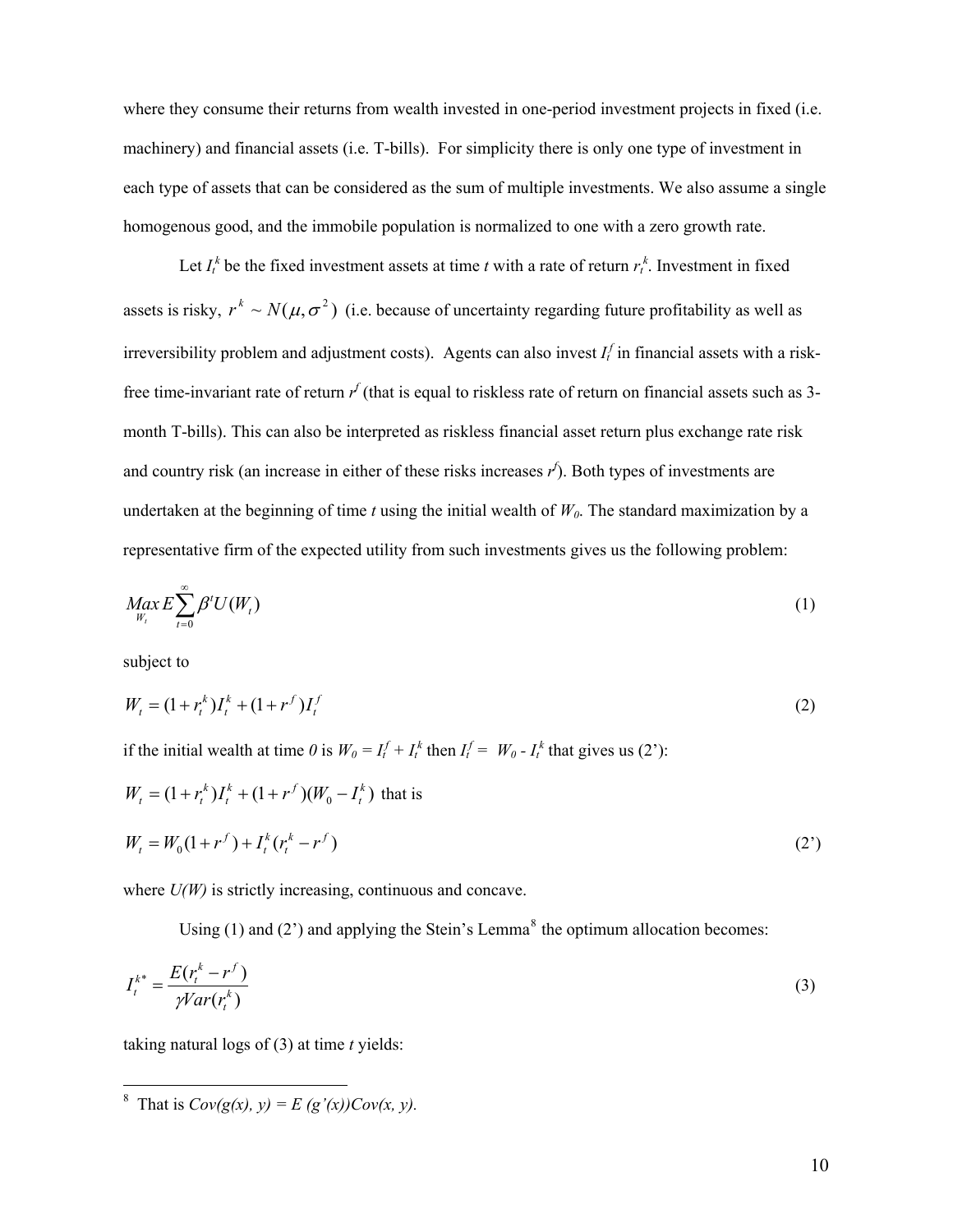$$
\ln(I_t^{k^*}) = \ln(E(r_t^k - r^f)) - \ln \gamma - \ln(Var(r_t^k))
$$
\n(3')

where  $Var(r_t^k)$  is the variance of the rate of return on fixed investment that is interpreted as economic uncertainty, and  $\gamma = -(E[U^{(W)}(W_t)]/E[U^{(W)}(W_t)])$  is the risk aversion that is assumed to be constant.

 Equation (3') suggests that new fixed investment spending of firms is a positive function of rates of return gap  $(r_t^k - r)$ , between fixed and financial assets, and a negative function of economic uncertainty (assuming constant risk aversion).

In addition, the aggregate capital  $K^a$  invested in the economy includes both fixed and financial capital and therefore:

$$
K_t^a = I_t^{k^*} + I_t^f \tag{4}
$$

where  $I_t^f$  denotes the total financial investments that comes out of equation (3).

Rearranging (4) and substituting  $I_t^{k*}$  from (3) gives us the equilibrium level of  $I_t^f$ . *t I*

$$
I_t^f = K_t^a - \frac{E(r_t^k - r^f)}{\gamma Var(r_t^k)}
$$
\n<sup>(5)</sup>

After dividing both sides of equation (5) by  $K^a$ , and taking the natural log of both sides and approximating *log(1-x)* with *log(-x)*, we get:

$$
\ln(\frac{I_t^f}{K_t^a}) = -\ln(E(r_t^k - r^f)) + \ln(\gamma) + \ln(Var(r_t^k)) + \ln(K_t^a)
$$
\n(5')

which shows that the share of financial assets in aggregate capital increases as: a) rate of return gap between fixed and financial investments  $(r_t^k - r^k)$  decreases, and b) economic uncertainty  $(Var(r_t^k))$  increases (assuming constant risk aversion).

Based on (3') and (5') the following hypotheses are to be tested separately for each country.

## **3.2. Hypothesis 1**

We first test the effects of the profitability of different types of investments, and macroeconomic risk and uncertainty on new fixed investment spending of private real sector firms in the face of multiple investment options. Rather than employing a proxy variable here, we in fact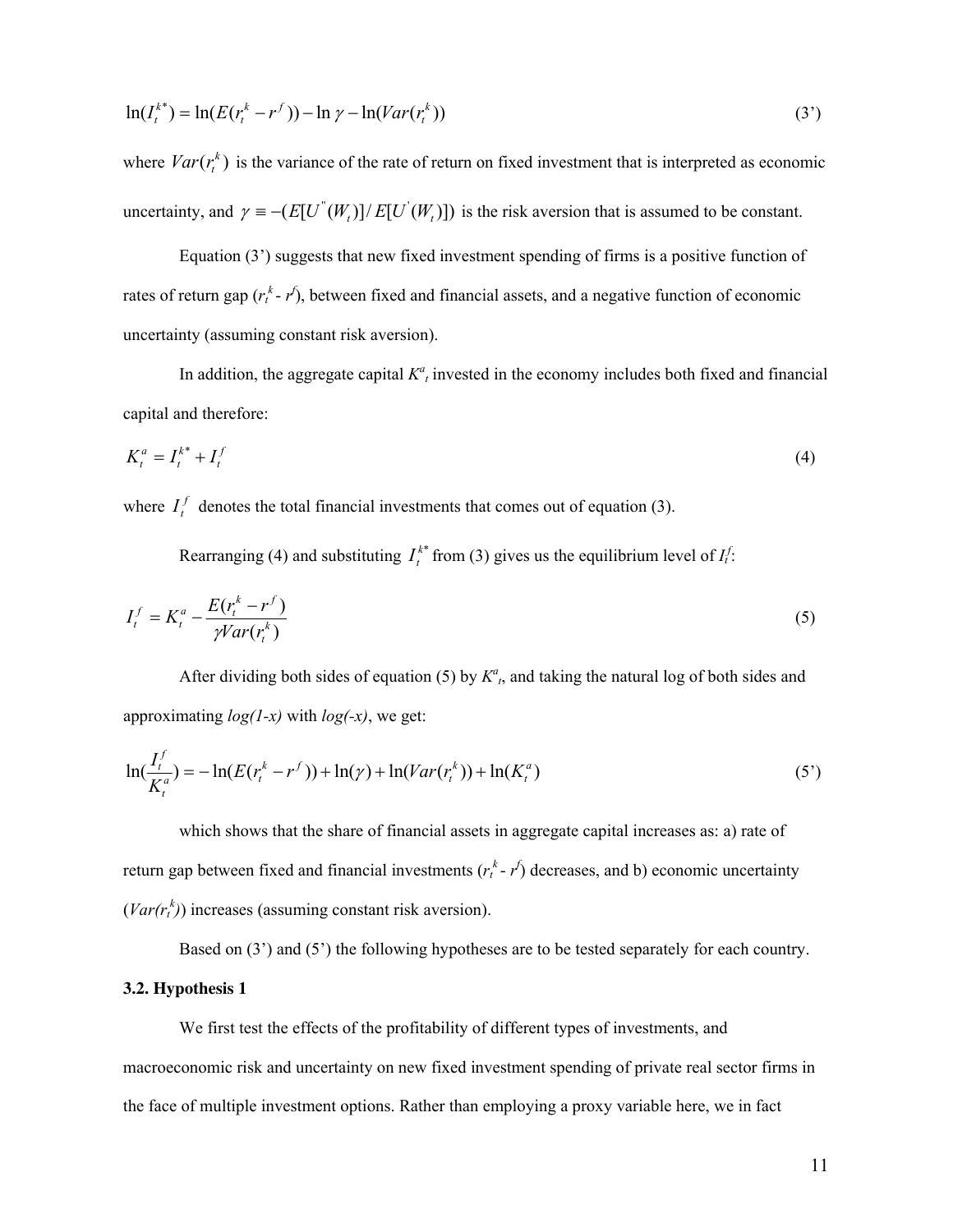<span id="page-12-0"></span>calculate the profitability rates of both fixed and financial investments for each firm in the sample using detailed balance-sheet and income statement data.

The hypothesis regarding the portfolio choice problem can alternatively be analyzed using the standard theory of capital where investors face two types of costs: i) systemic risk from fixed investments that are subject to adjustment costs and profit uncertainty, and ii) liquidity premium and opportunity cost of fixed investment (that can be proxied by the rate of return on financial investment). Unless rates of return from fixed investments are higher than other types (i.e.  $r_t^k \ge r^f$ ), firms are expected to postpone their fixed investments.

In the empirical specification, using (3') we adopted a dynamic model including delivery lags and adjustment costs<sup>[9](#page-12-0)</sup>:

$$
I_{it}^{k} = \alpha_{1}I_{it-1}^{k} + \alpha_{2}KO_{it-1} + \alpha_{3}Rgap_{it-1} + \alpha_{4}Risk_{t} + \alpha_{5}V_{t} + d_{t} + \varepsilon_{it}
$$
\n(6)

where  $i=1, \ldots, N$  and  $t=1, \ldots, T$  respectively refer to the cross section and semi-annual time series elements of the data. Here  $d_t$  is time fixed effects, and  $\varepsilon_{it}$  is the error term.

 $I_{i}^{k}$  *i*s the real net fixed investment of firm *i* in year *t* and is measured by the logarithmic difference of net fixed capital stock at constant prices ( $\Delta k_{it}$ ).<sup>[10](#page-12-0)</sup>

*KOit* is the Capital/Output ratio from the standard investment theory where a decreasing *KO* ratio is expected to increase new investment. The lags result from the role of expectations, adjustments costs and delivery lags (Abel and Blanchard, 1986).

*Rgap<sub>it</sub>* is the rates of return gap between fixed and financial assets  $(r_{it}^k - r_{it}^f)$  where the latter captures not only the market signals regarding future profitability in non-operational activities but also the effects of opportunity costs of fixed investment. Increasing profitability of financial investments  $(r^f)$  is expected to divert resources away from long-term fixed investment projects and reduce new

$$
{}^{10}\Delta k_{it} = \log[K_{it} / K_{i,t-1}] = \log[1 + \Delta K_{it} / K_{i,t-1}] \cong \Delta K_{it} / K_{i,t-1} \cong I_{it} / K_{i,t-1} - \delta
$$

where  $\delta$  is the depreciation rate, and  $K_{it}$  is the net fixed assets.

 9 For alternative investment equations see Blundell et al. (1992) and Rama (1993).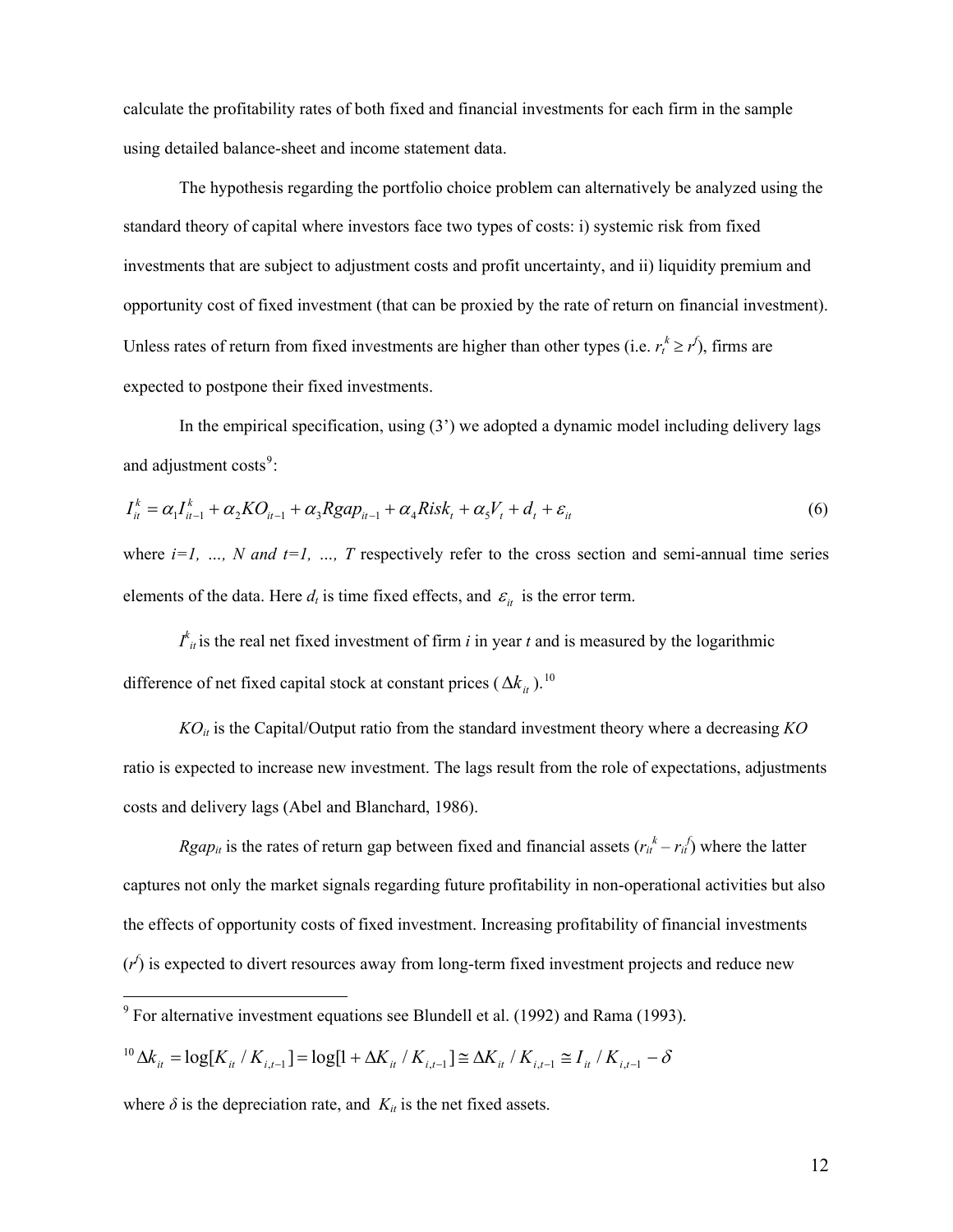fixed investment spending. Thus, we expect *Rgap* to have a positive coefficient suggesting that rising rate of return gap in favor of fixed assets leads to higher levels of new fixed investment spending. The use of lagged variable is due to the fact that the data are semi-annual and it is expected to take at least one period for the profitability signals to have an effect on long term fixed investment planning. It is worth noting that all the previous research on the determinants of private investment assumed a uniform effect of overall profitability on fixed investment decisions independent of its components since the primary source of profits was presumed to be operational activities. In other words, for a real sector firm,  $r_i^f$  was implicitly assumed to have the same positive effect on fixed investment as  $r_i^k$ . However, the sign on financial profitability measure may in fact be negative given that it not only represents the opportunity cost of fixed investment under uncertainty and irreversibility problem but also the expected profitability of such investments in the future.

*Risk<sup>t</sup>* refers to a vector of different country risk and macroeconomic uncertainty measures (i.e.  $Var(r_t^k)$ ) (which are discussed in detail in section 4.2) with an expected negative coefficient.

 $V_t$  refers to a vector of control variables for sensitivity analysis including: i)  $Cr_t$  that is total credit from the banking sector to the private sector as a share of GDP to control for the effect of capital market imperfections and credit availability. We expect increasing credit availability to enable and encourage new capital accumulation and thus the expected sign of the coefficient is positive. ii) Real GDP growth rate (*GDP*) to control for changes in aggregate demand and investor expectations. It is expected to be positively related with  $I_{it}^k$  suggesting that increasing aggregate demand and positive growth expectations encourages firms to allocate more of their resources towards fixed assets.

#### **3.3. Hypothesis 2**

Hypothesis (1) and equations (3')  $\&$  (5') suggest that: rising rates of return in financial markets, and increasing macroeconomic uncertainty and risk encourages reversible financial investments over irreversible fixed investments:

$$
\left(\frac{I^f}{K^a}\right)_{it} = f k_{it} = \alpha_1 f k_{it-1} + \alpha_2 f k_{it-2} + \alpha_3 K^a_{it} + \alpha_4 R g a p_{it-1} + \alpha_5 R i s k_t + d_t + \varepsilon_{it}
$$
\n(7)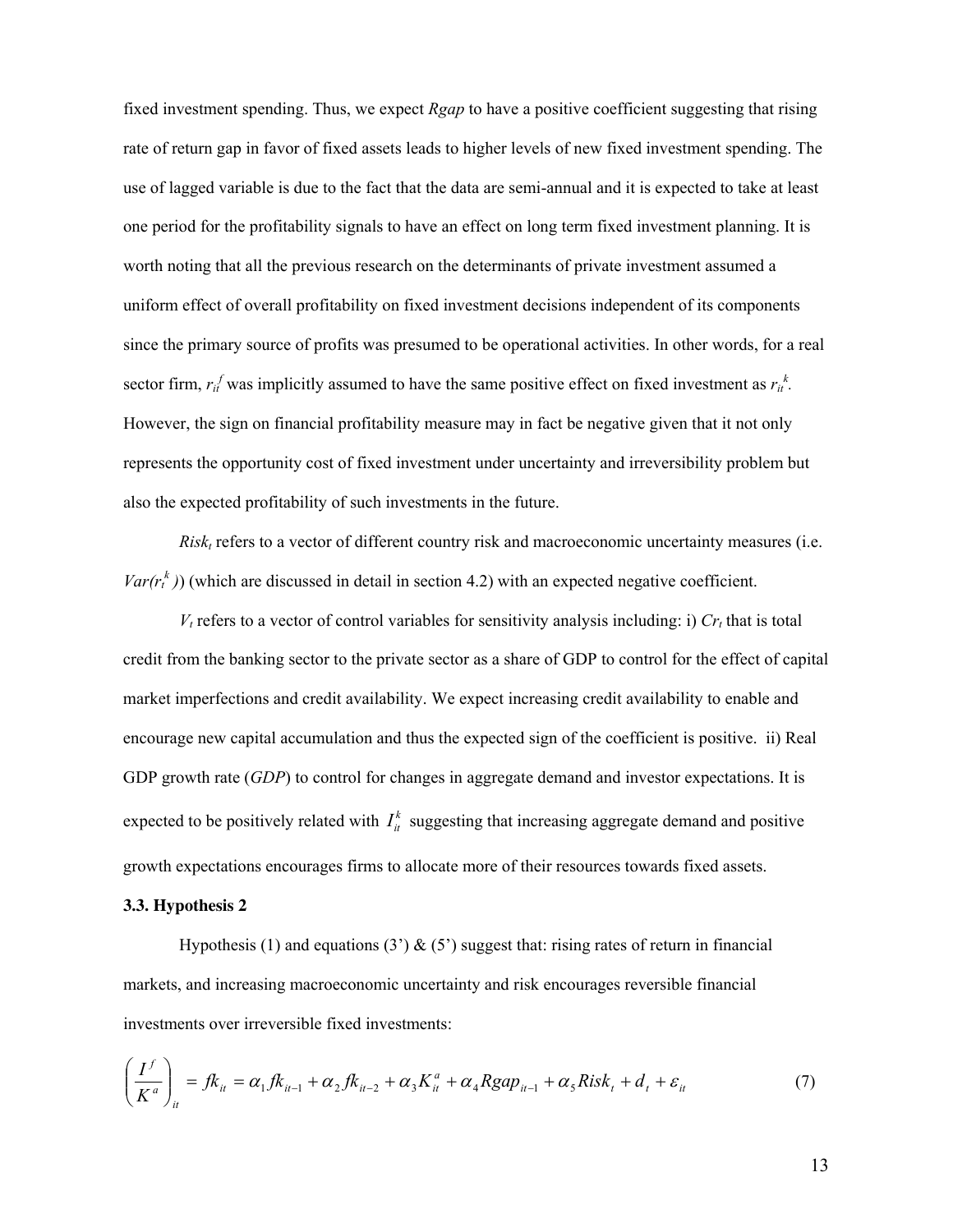where  $i=1, ..., N$  and  $t=1, ..., T$  respectively refer to the cross section and semi-annual time series elements of the data. Here  $d_t$  is time fixed effects, and  $\varepsilon$ <sub>*it*</sub> is the error term.

 $fk<sub>it</sub>$  is the financial assets to aggregate capital ratio measured by the net financial assets over net financial assets plus fixed assets ratio as in (5') representing the portfolio allocation decisions of real sector firms between these two types of assets. The lags in the empirical specification are included to control for the dynamic nature of such liquid investments, especially in a semi-annual dataset.

 $K^a_{i}$  is the aggregate capital stock measured as net financial assets plus net fixed assets and according to equation (5') is expected to have a positive coefficient.

*Rgap<sub>it</sub>* refers to the rate of return gap as in (6). We expect to find a negative coefficient suggesting that increasing rate of return on gap in favor of financial assets encourage firms to divert more of their investments towards financial assets.

 $Risk<sub>t</sub>$  is the same as in equation (6) with an expected positive coefficient. Accordingly, with increasing (decreasing) risks and uncertainty firms reallocate more (less) of their assets towards liquid financial assets rather than fixed assets. We use the current period risk measures rather than lagged ones in both equations given that changing levels of risk have an immediate effect on expectations, investment planning and portfolio decisions of firms. In contrast, the realized profitability of investments is not readily available before the end of the period when the income statements are prepared or when the planned investments are finished and added to the existing capital stock.

# **4. Data, measurement and methodology**

# **4.1. Data**

The datasets are from the audited financial accounts of all publicly traded industrial firms in Argentina, Mexico and Turkey and are unbalanced. The period analyzed is semi-annual and based on availability cover 1992:2-2001:2 for Argentina, 1990:2-2003:2 for Mexico, and 1993:1-2003:2 for Turkey. The primary reason for using semi-annual data is to capture the effects of sudden changes in profitability and risk on the investment positions of the firms especially with regard to financial investments. Given the highly liquid nature of financial investments, a better choice would be to use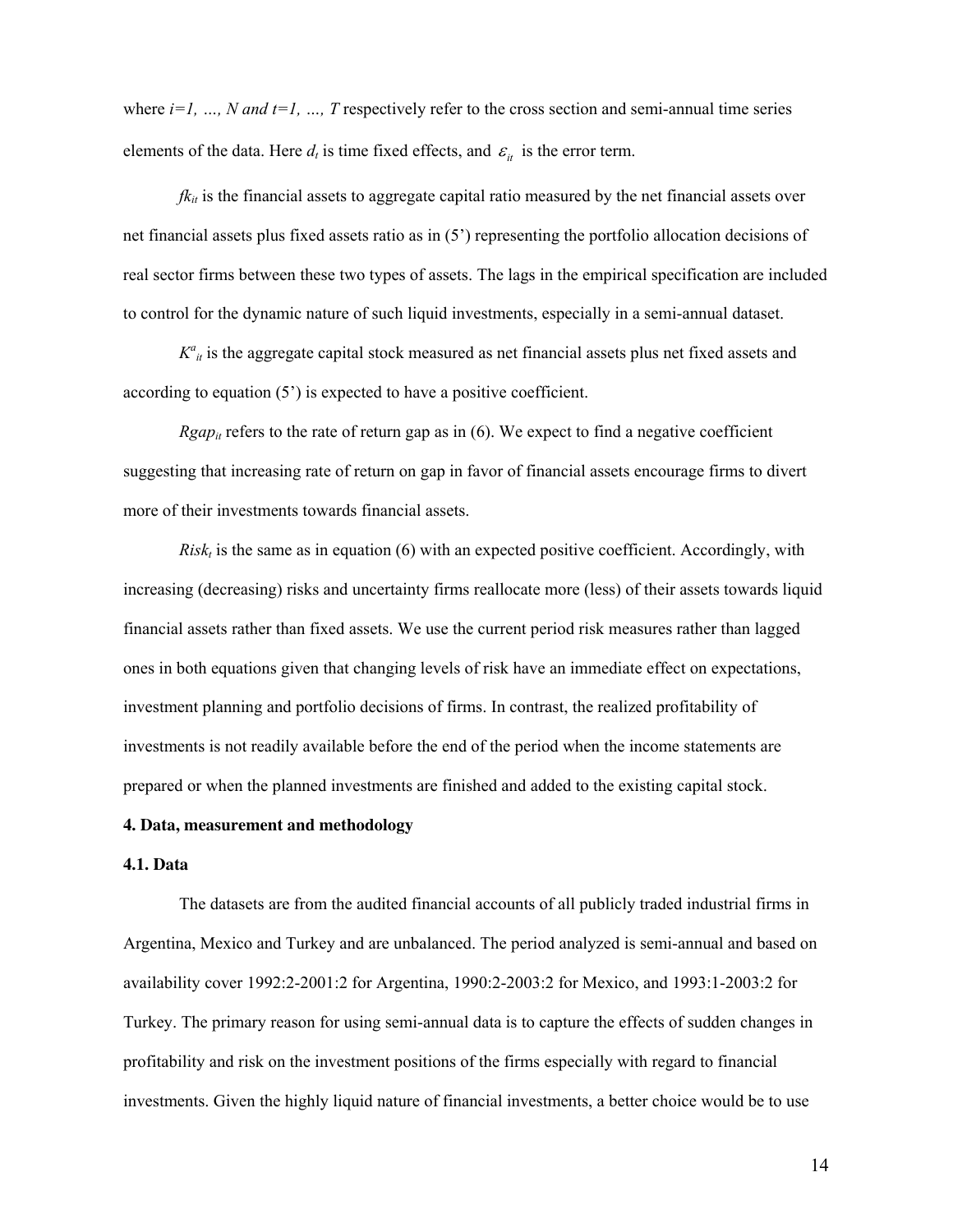<span id="page-15-0"></span>quarterly data. Yet, given that quarterly financial statements are not subject to independent auditing in any of the three countries, we used semi-annual statements. The data for Argentina and Mexico are mostly from Economatica, a database providing balance sheet data for publicly traded Latin American companies. For Turkey the dataset is from the Istanbul Stock Exchange online database. In some cases Worldscope and Datastream databases and original firm balance sheets are also used for robustness and completeness. The firms included are all industrial firms with majority of them in manufacturing. For Mexico and Turkey, we dropped those firms with less than eight consecutive time series from the dataset. For Argentina, we kept the minimum threshold level at five because of smaller number of cross sections. For Argentina there are 65 firms in the final dataset with 51 in manufacturing (ISIC 15-37), 4 in construction (ISIC 45), 4 in mining (ISIC 10-14), and 6 in electricity power generation (ISIC 40). In the case of Mexico, there are 79 firms with 63 in manufacturing (ISIC 15-37), 4 in mining (ISIC 10,12,13,14), and 12 in construction (ISIC 45). For Turkey there are 177 firms with 2 in electricity and gas generation (ISIC 40, 41), and 175 in manufacturing (ISIC 15-37). The firms' sizes in the sample are relatively large accounting for 23%, 36%, and 22% of total manufacturing sales in Argentina in 2001, and Mexico and Turkey in 2003 respectively.<sup>[11](#page-15-0)</sup> A detailed description of the data and variable definitions are provided in the appendix.

#### **4.2. Measurement of macroeconomic uncertainty and risk**

 $\overline{a}$ 

Regarding uncertainty and risk variables, there is no consensus in the literature over the difference between uncertainty and sample variation. While the former is caused by unpredictable innovations to the variable of interest, the latter includes predictable innovations from past behavior as

 $11$  Given the large size of firms in the dataset, we cannot generalize the findings to SMEs. However, although SMEs in manufacturing account for 99% of all enterprises in all three countries, given that they account for only 26% of value added in Turkey in 2000, 31% and 36% of output in Mexico and Argentina in 1993, we can argue that the findings are of significant importance for the overall economy. Moreover, *financialization* is more likely to prevail among large firms than SME due to their better knowledge of and access to financial markets and different investment options.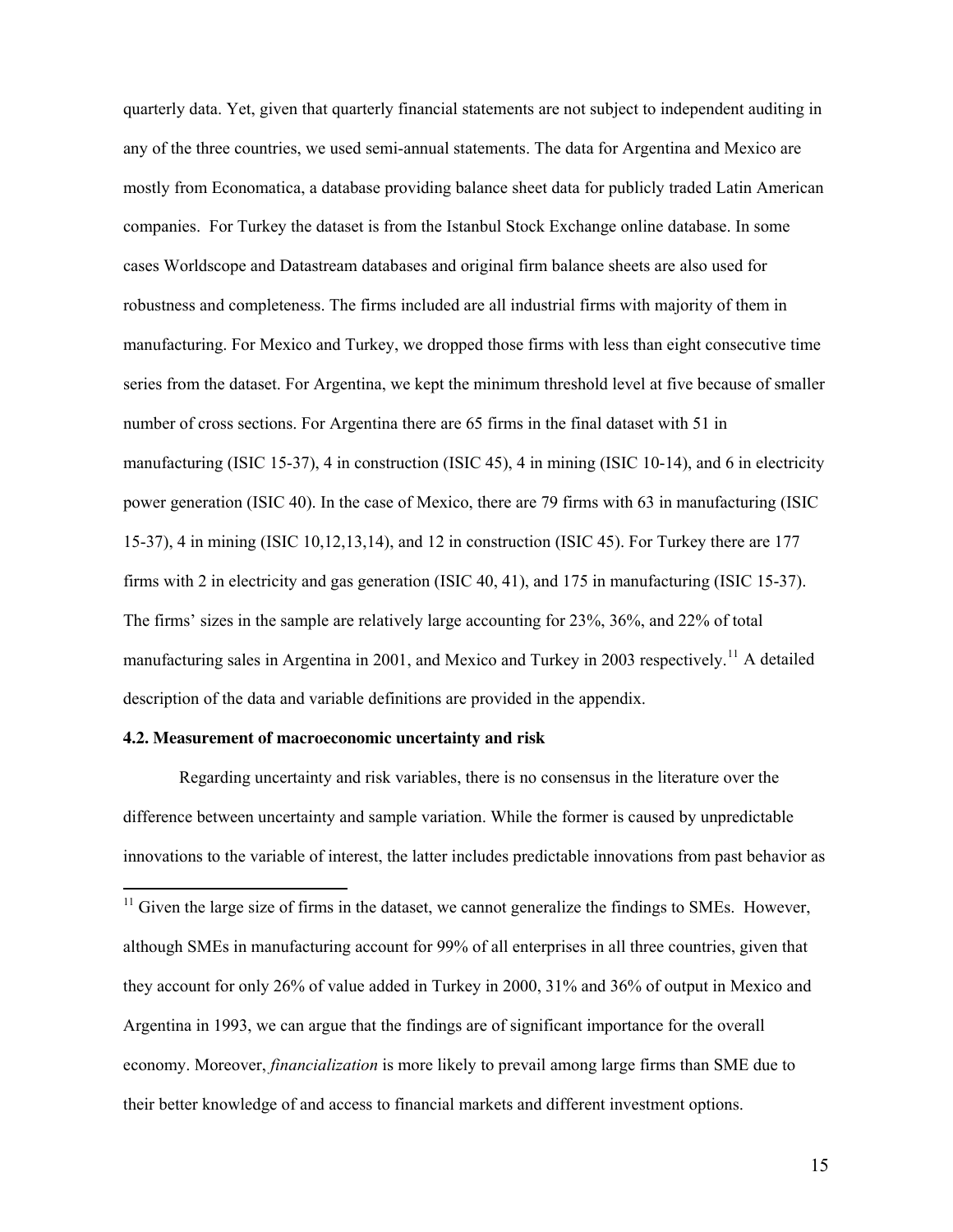well. Therefore, we included both sample variation and uncertainty as control variables and calculated them for manufacturing inflation, which is used as a proxy for overall macroeconomic risk, and for real exchange rate that is more directly related with the profitability risk of investment. The variables are measured by: i) semi-annual average standard deviations of the monthly variables, ii) semi-annual average standard deviations of monthly innovations to a forecasting equation based on an AR (1) process, and iii) semi-annual average monthly conditional variance from a GARCH (1,1) process based on the following equation:

$$
x_{t} = \alpha_{0} + \alpha_{1}t + \sum_{i=1}^{11} \lambda_{i}d_{t} + \alpha_{2}x_{t-1} + \varepsilon_{t}
$$
  
\n
$$
h_{t}^{2} = \beta_{0} + \beta_{1}h_{t-1}^{2} + \beta_{2}\varepsilon_{t-1}^{2}
$$
\n(8)

where *X* is the variable of interest (i.e. real exchange rate, and manufacturing inflation), *t* is time trend, *d* is a monthly dummy variable,  $h_t^2$  is the conditional variance of  $\varepsilon_t$ , and is our uncertainty measure. In the estimation results we reported only those from the GARCH estimation method given that it is closer to the true meaning of uncertainty. However, the results with other measures were not significantly different from those reported. Furthermore, as a robustness test we also employed an overall country risk variable, Political Risk Services' International Country Risk Guide Composite Risk Index (ICRG), to control for the cost of risk premium and overall riskiness of investment. ICRG is a weighted composite index of political and economic risk and ranges between 0 and 100, with 100 representing the least risky country (thus an increase represents decreasing risk).

# **4.3. Methodology**

The dataset consists of non-random stock market quoted firms, which may receive market listing only if they satisfy certain conditions. Therefore, in order to correct for parameter endogeneity resulting from the presence of unobserved firm-fixed effects as well as to correct for the correlation between the lagged dependent variable and firm specific effects and the error term, we used the Arellano and Bond (1991) difference GMM estimator that employs lagged levels of the dependent variable and the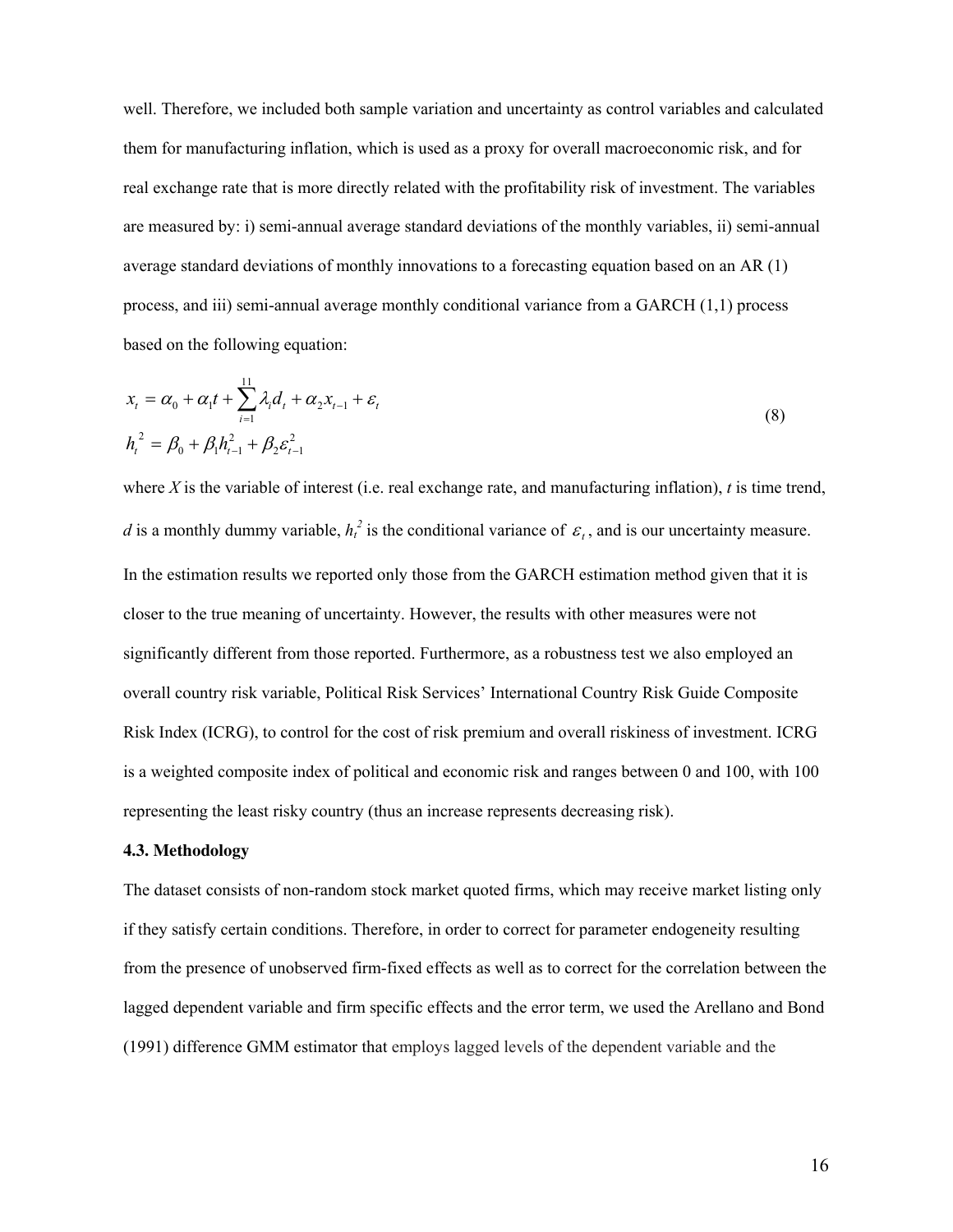<span id="page-17-0"></span>predetermined variables and differences of the strictly exogenous variables as instruments for the first difference equation in  $(9)^{12}$  $(9)^{12}$  $(9)^{12}$ :

$$
\Delta y_{it} = \alpha \Delta y_{it-1} + \beta' \Delta x_{it} + \Delta v_{it}
$$
\n(9)

In this transformation, if the error term in the investment equation is serially uncorrelated, lagged values of the untransformed dependent variable and other right-hand side variables dating *t-s* are uncorrelated with the transformed error term as long as  $s \geq 2$ . Since remote lags are not likely to provide much additional information they are not included in the estimations. Instead, we used  $2 \le t \le 3$  lagged values of right hand side variables and time dummies at levels as instruments. The validity of the assumptions underlying the difference estimator are tested by the Sargan-test of overidentifying restrictions (for testing the orthogonality between the instruments and the residuals), and the usual  $m_2$  test (that is a second-order serial-correlation test of the residuals from the first-difference equation given that the use of endogenous *t-2* dated variables is valid only if there is no serial correlation of order *2*) (Arellano and Bond, 1991).

# **4.4. Descriptive statistics and general trends**

 $\overline{a}$ 

# **<Figure 1 Here>**

Figure 1 shows the median rate of return gap (*Rgap*) and the share of financial assets in aggregate capital ( $I/K^a$ ) among Argentine, Mexican and Turkish firms in the dataset. Accordingly, the *Rgap* was negative among Mexican firms up until 1994 crisis that overlaps with the findings of previous studies showing declining profitability in the tradable goods sectors (partly due to overvalued peso) during this period. Overall, the median of *Rgap* is found to be positive (0.08) among Mexican firms as opposed to the -0.03, and -0.02 in Argentina and Turkey respectively and may help explain the comparatively lower share of financial assets  $(f/K^a)$  among Mexican firms. Given that real interest rates and the net arbitrage gap as well as public deficits were much lower in Mexico than in Argentina

 $12$  2-step method is used for weighting matrices to correct for the finite sample bias.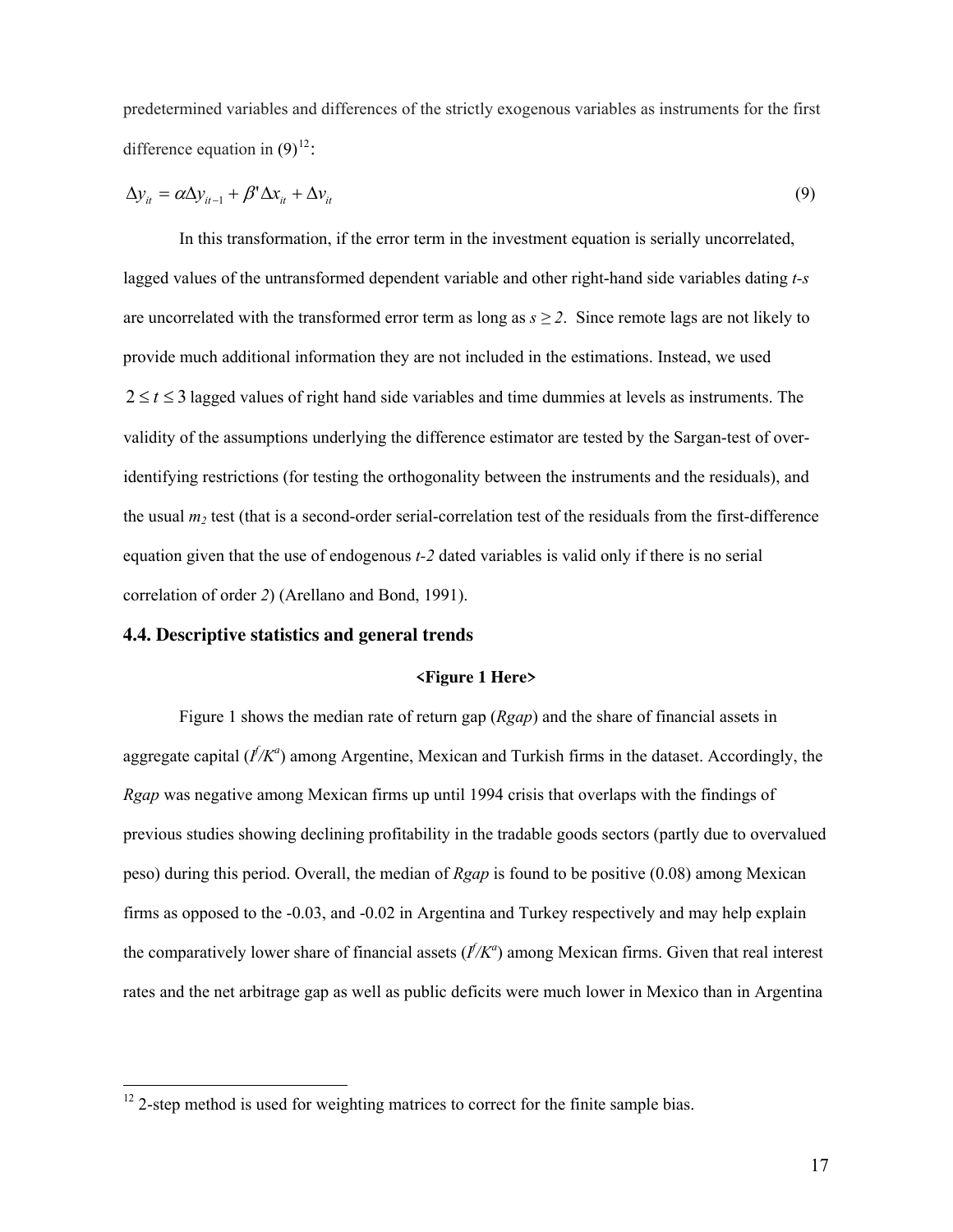<span id="page-18-0"></span>and Turkey<sup>[13](#page-18-0)</sup>, the rate of return gap in favor of fixed assets is probably of no coincidence. Similarly, the data show that the share of financial profits was never higher than 6% on average among Mexican firms for the period analyzed suggesting structural differences with Argentina and Turkey. Among the three, financial investment and profit shares were the highest among Turkish firms. Accordingly, the median share of financial assets in aggregate capital (i.e. *I f /K<sup>a</sup>* ) is around 15% in Turkey, twice higher than that of Argentina and Mexico. We also see that despite a decline in the share of financial investments in the second half of 1990s, it remained higher in the Turkish case, which was above 10% as of 2003. We also observe sudden jumps in the  $I/K^a$  ratio following financial distress in these three markets (i.e. 1994-95, 1997-8, and 2001). In terms of the average share of profits from financial investments, their peaks in Argentina and Turkey were realized during 2001 (when the financial profit to fixed asset ratio jumped to 40% and 30% respectively) that marked the most serious financial crisis in their recent history with overnight interest rates reaching three digit levels.

According to Figure 2, we also see a steady decline in the operating profitability of Argentine firms starting from around 6% in mid 1990s to less than 3% in 2001, and of Mexican firms from 13% to around 8% in 2003 respectively (Figure 2). We see a similar trend in Turkey where the profitability margin dropped from around 20% in 1993 to less that 4% in 2003. The average (median) for the whole period is found to be 5% (5%) in Argentina, 9% (11%) in Mexico, and 13% (14%) in Turkey. The declining operating profit margins are likely to result from increased market competition caused by the entry of new firms, elimination of barriers of entry of foreign firms, and import competition. We also analyzed the changes in the volatility of operating profits using the coefficient of variation of  $t<sub>1</sub>$  -/+2 moving standard deviation of operating profits at constant prices. Accordingly, the coefficient of variation steadily fell in Argentina and Turkey till 1996-1997 and then started to increase back to its early 1990s levels. In contrast, it increased radically in Mexico till 1994-1995 peso crisis and since then displayed a steady decline and was the lowest among the three with an overall average of 0.31 as

 $\overline{a}$ 

<sup>&</sup>lt;sup>13</sup> The consolidated budget balance was a positive  $1\%$  in Mexico as opposed to negative  $1\%$  and  $8\%$  in Argentina and Turkey between 1991 and 2002.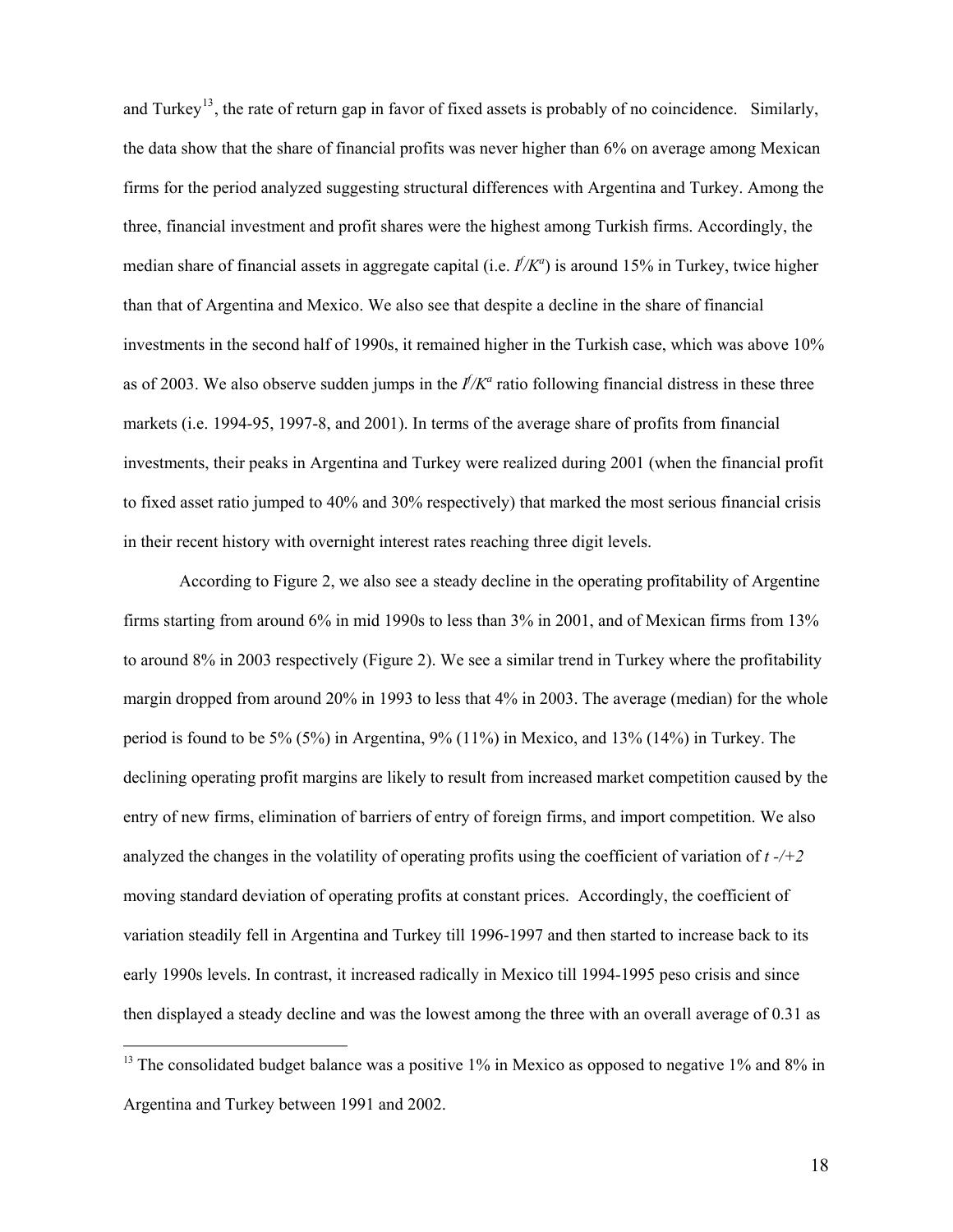<span id="page-19-0"></span>opposed to 0.48 in Argentina and Turkey. The differences in operating profits volatility between Mexico, and Argentina and Turkey also hint some structural differences among them in terms of the macroeconomic environment firms are operating in.

#### **Figure 2 Here>**

Finally, while the correlation coefficient between net profits to net sales ratio, and the operating profits to net sales ratio is 0.56 for Mexico, it is 0.48 in Turkey, and 0.30 in Argentina that suggests the importance of non-operational activities and financial costs in the overall profitability of the firm. Another interesting result is that the gap between operating profit and net profit ratios was the largest during times of crisis such as those in 1994 and 2001 in Turkey (where they actually went in opposite directions), 1994:1 and 1997-1999 in Mexico, and 1995:2 in Argentina.

#### **5. Empirical results**

 $\overline{a}$ 

The regression analysis from Table 1 provides strong support to our key hypothesis of interest regarding the portfolio choice of real sector firms. Accordingly, looking at the effects of the difference between rates of returns on fixed and financial assets (*Rgap*), we have found a significantly positive relationship (at 1% level) between the *Rgap* and fixed investment spending in all three countries suggesting that increasing rates of return gap in favor of financial assets reduces new fixed investment spending of private industrial firms. The finding is robust to different control variables as shown in columns (1)-(5) in Table 1 and yields quite similar coefficients on the *Rgap* variable under different specifications. <sup>[14](#page-19-0)</sup> Economically speaking, the point estimates indicate that after controlling for the effect of uncertainty a one percentage point increase in *Rgap* increases annual investment rates by

<sup>14</sup> We also tested for any heterogeneous response among relatively small and large firms to *Rgap* due to different degrees of internal cash flow. Accordingly, we created a small firm dummy, which took the value of one for firms with net sales at time *t* less than the median sales, to identify those firms that may be more credit constrained. We then repeated estimations in the columns (1)-(3) of Table 1 after adding an interaction term of *Rgap* and the dummy variable. The results suggest that *Rgap* has a stronger positive effect on fixed investment spending of smaller firms in all three countries.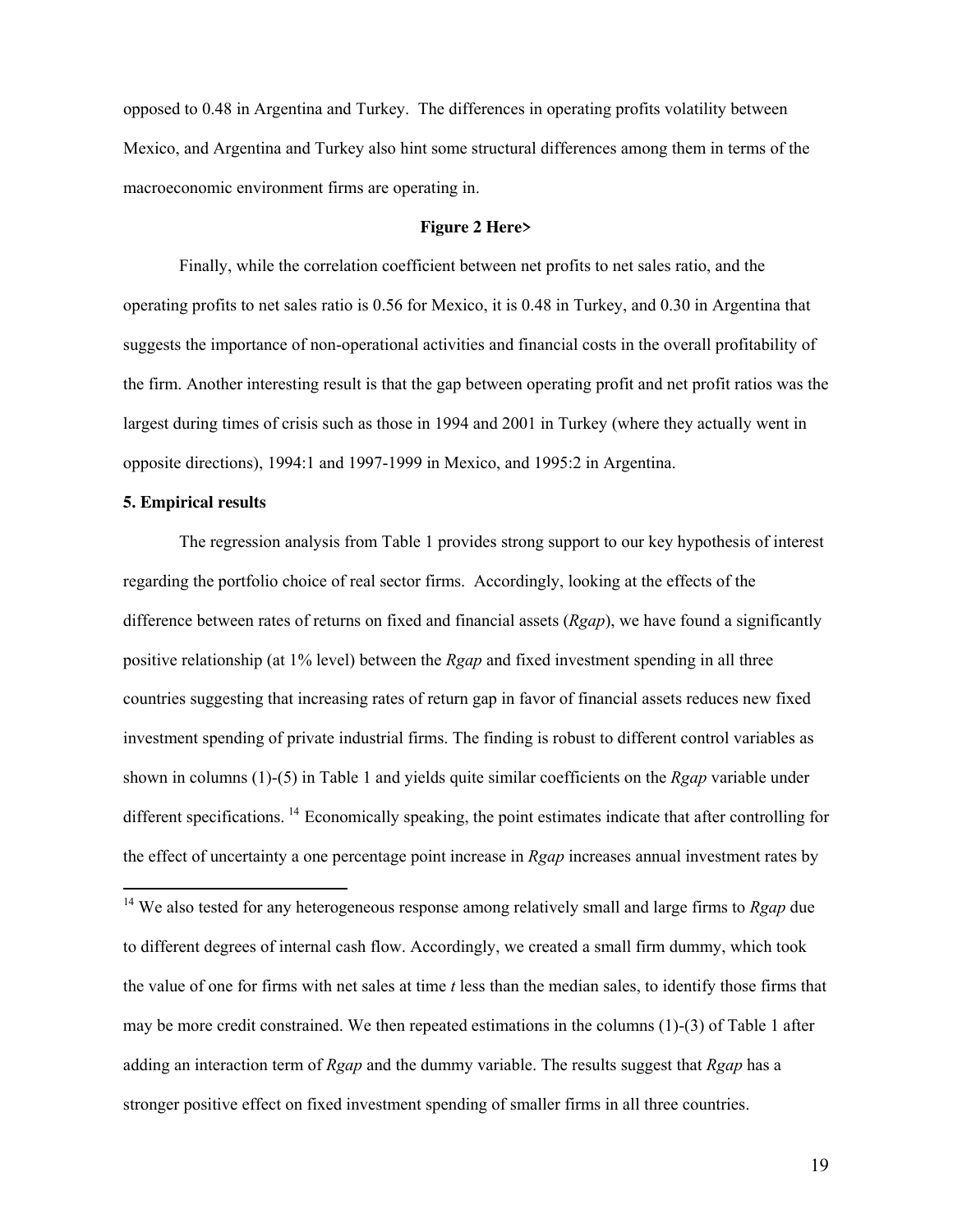around 4%, 0.6% and 0.2% in Argentina, Mexico and Turkey respectively, which are also economically significant.

# **<Table 1 Here>**

The results from Table 1 also highlight the negative effects of uncertainty and risk on new fixed investment decisions under multiple investment options. Accordingly, as suggested by equation (3') we have found a significantly (at 1% level) negative effect of real exchange rate and inflation uncertainty on private fixed investment spending in all three countries. Increasing country risk is also found to have a both statistically (at 1% level) and economically significant negative effect on fixed investment in all three cases (a 10% decrease in country risk increases fixed investment spending by 8%, 14%, and 2% respectively).

Regarding other variables of interest, capital/output ratio (*KO*) is found with the expected negative sign at a statistically significant level in all three countries. Furthermore, we also found a significantly positive (at 1% level) effect of domestic credit availability (*Cr*) on fixed investment spending of real sector firms in all three cases (a 10% increase in credit growth increases fixed investment by 9.9% in Argentina, while a 10% increase in the level of annual credit increases fixed investment rates by 11% and 1% in Mexico and Turkey). Lastly, economic growth (GDP) is found to have an economically and statistically significant positive effect on new fixed investment spending in all three countries (i.e. according to point estimates, a 10% increase in real GDP growth increases fixed investment spending by 9%, 23%, and 6% in Argentina, Mexico and Turkey respectively).

Turning to Hypothesis 2, the results from Table 2, consistent with equation (7), suggest a significantly negative relationship (at 1% level) between the rate of return gap (*Rgap*) and the share of financial assets in total assets in all three countries. Furthermore, the rate of return gap appeared to have five to ten times stronger economic effect on financial investments than on fixed investments in all three cases. This result may stem from the structural differences between the nature of fixed and financial investments where the former suffers from delivery lags, adjustments costs and the irreversibility problem, while the latter faces few such constraints. Therefore, a short-term change in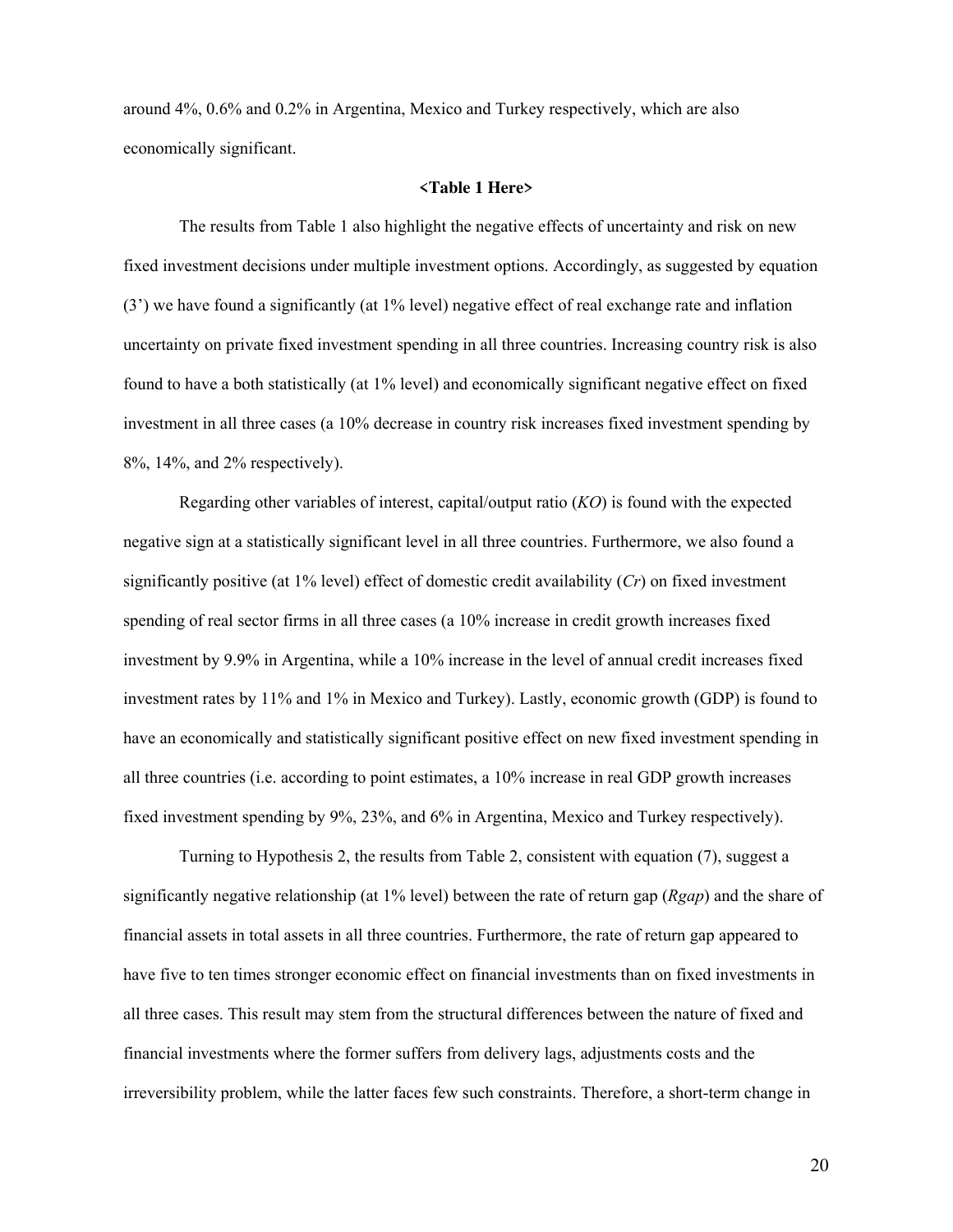<span id="page-21-0"></span>*Rgap* can have a stronger impact on the share of financial investments than on fixed investments. In terms of its economic significance, a one percentage point increase in *Rgap* is predicted to reduce the annual average share of financial investments by around 16%, 6% and 2% respectively.

#### **<Table 2 Here>**

On the other hand, regarding the effects of uncertainty and country risk we have found heterogonous results that highlight diversity in investor behavior. Accordingly, in both Argentina and Turkey *decreasing* exchange rate and inflation risk as well as country risk have been found to increase financial investment shares. One possible explanation for this finding may be related with the effect of decreasing macroeconomic uncertainty and country risk on financial market returns in these countries where such improvements are generally accompanied by increasing returns. In the case of Mexico, however, we found a positive relationship between macroeconomic uncertainty and country risk variables on the one hand, and financial investments on the other as predicted by equation (7). This result, although being beyond the scope of the current study, calls for further research on the differences among these developing countries in terms of investor reaction to risk and uncertainty.

In both Table 1 and 2, the Sargan specification test confirms the validity of instruments and the  $AR(2)$  test indicate no strong sign of second-order serial correlation.<sup>[15](#page-21-0)</sup>

#### **5.1. Sensitivity analysis**

 $\overline{a}$ 

In order to test for the robustness of the empirical results, we undertook the following sensitivity tests: i) First we examined the residuals from each of the estimated equations and dropped those observations with residuals that exceeded two standard deviations from zero and re-estimated each accordingly. ii) We repeated the estimations using alternative uncertainty variables as discussed in section 3.4 and an alternative country risk variable that is Institutional Investor Composite Country Risk Index. iii) We included additional control variables borrowed from the determinants of

<sup>&</sup>lt;sup>15</sup> Although the Sargan test does not reject the hypothesis that the instruments are uncorrelated with the residuals, we conducted a robustness test by reducing the matrix of possible instruments to a minimum. The tests statistics indicate that additional restrictions in the estimated model are valid.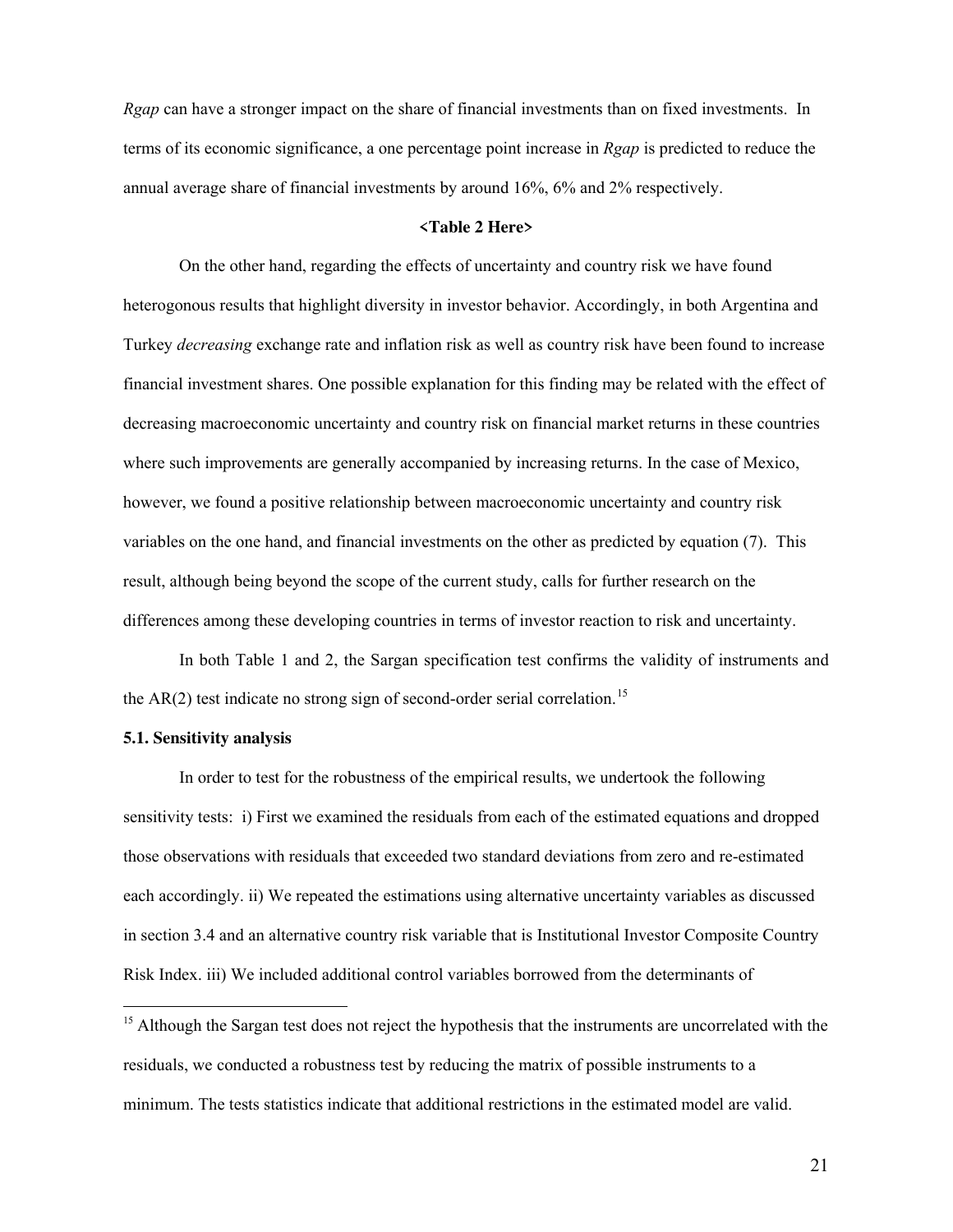investment literature including cash flow, relative cost of capital goods, and net sales growth to test for the robustness of *Rgap* coefficient. In all these cases the results were similar to those reported.

# **6. Conclusion**

The empirical findings in this study suggest that real sector firms in developing countries take into account alternative investment opportunities in financial markets when making their decisions on physical investment. Accordingly, rather than investing in irreversible long term fixed investment projects, firms may choose to invest in reversible short term financial investments depending on respective rates of returns, the overall uncertainty and risk, the presence of credit bottlenecks, and profitability squeeze). This finding also provides some empirical support to the view that successful development strategies require mechanisms to "both encourage and discipline private investors by raising profits above those generated by *competitive market forces*, and active policies to ensure those profits found *outlets* that would add to productive capacity, create jobs and help technological progress" (UNCTAD, 2003, p.64, emphasis is ours). The results also underline certain differences across emerging markets regarding the determinants of fixed and financial investment decisions of real sector firms as well as the presence of financialization.

Overall, the experiences of Argentina, Mexico and Turkey suggest that the policy makers in all three countries may need to consider a new strategy to link short-term distortions or disequilibria with the medium and long-term domestic development objectives with special attention given to the determinants of productive investment. In particular, we suggest that there is a need to reorganize the financial system in such a way that domestic (and foreign) savings are directed towards productive investments instead of financial ones. For this objective, our key policy recommendations include: a) providing macro and microeconomic stability; b) reducing real interest rates; c) opening up long-term credit channels for fixed investment; and d) eliminating public finance problems.

For further research, we need to repeat the analysis with other countries to determine whether the findings are limited only to these three countries and whether there are any differences between developed and developing countries with respect to the portfolio approach to investment.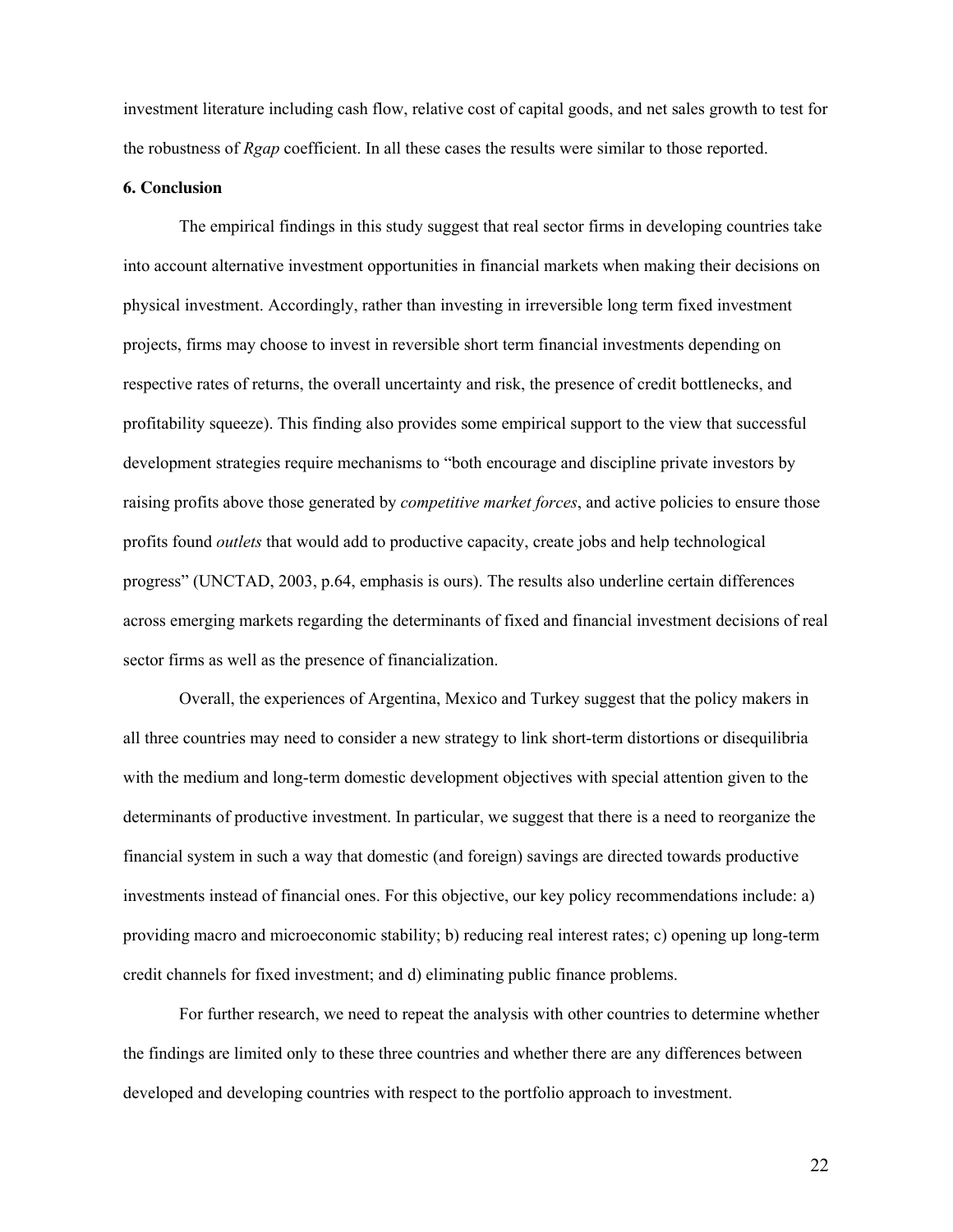#### **Appendix**

#### **1. Measurement under generally accepted accounting principles (GAAP)**

a) Argentina: Until August 31, 1995, and after December 31, 2001 Argentine GAAP required the firms to apply inflation accounting on financial statements. Therefore, in calculating nominal semi-annual values, consumer price inflation period averages are used. Furthermore, as a result of new accounting standards, the comparison of fixed assets and investments before and after 2002 became impossible which is why our dataset stops in 2001:2. b) Mexico: Since 1984, Mexican GAAP requires the firms to apply inflation accounting on financial statements. Therefore, in calculating nominal semi-annual values consumer price inflation period averages are used. c) Turkey: Inflation accounting was not used in Turkey during the period analyzed.

For measuring variables in constant prices in all three countries, we used Producer Price Index (PPI) (and Manufacturing Price Index in the case of Turkey) period averages for sales, operational profits, net profits before taxes and financial profits while the end of period values for fixed and financial assets.

The details on measurement issues and GAAP for all three countries are available from the author.

#### **2. Data definitions and sources**

#### **2.1. Common variables**

Cr: Total credit to the private sector as a share of GDP.

 $\pi^f$ : Financial profits and includes dividend income from subsidiaries and affiliates plus interest income and other dividends, plus other income from other operations including gains from foreign exchange transactions net of losses and expenses from such operations.

I<sup>f</sup> /K<sup>a</sup>: Total financial assets to aggregate capital ratio measured as  $(I^f/I^f + K)_t$  using period averages.

If: Total financial assets including current assets (cash, bank deposits, other current assets, cheques) and short-term investments (stocks, t-bills, government bonds, private sector bonds, REPO and other short term investments). The sum reflects total marketable and liquid monetary assets held by the firm.

ICRG: ICRG scores can be interpreted as probabilities, which then allows a logistic transformation on the credit rating that is equal to ln((ICRG/100)/(1-(ICRG/100))).

KO: Capital-output ratio measured as beginning fixed capital stock/net sales at constant prices.

K: Net fixed assets measured as end of period fixed capital stock net of depreciation and land.

 $r^f$ : Rate of return on financial assets  $(\pi^{f}/I^f)$ <sub>t</sub> using period averages.

RGDP: Real GDP growth measured as annualized log differences.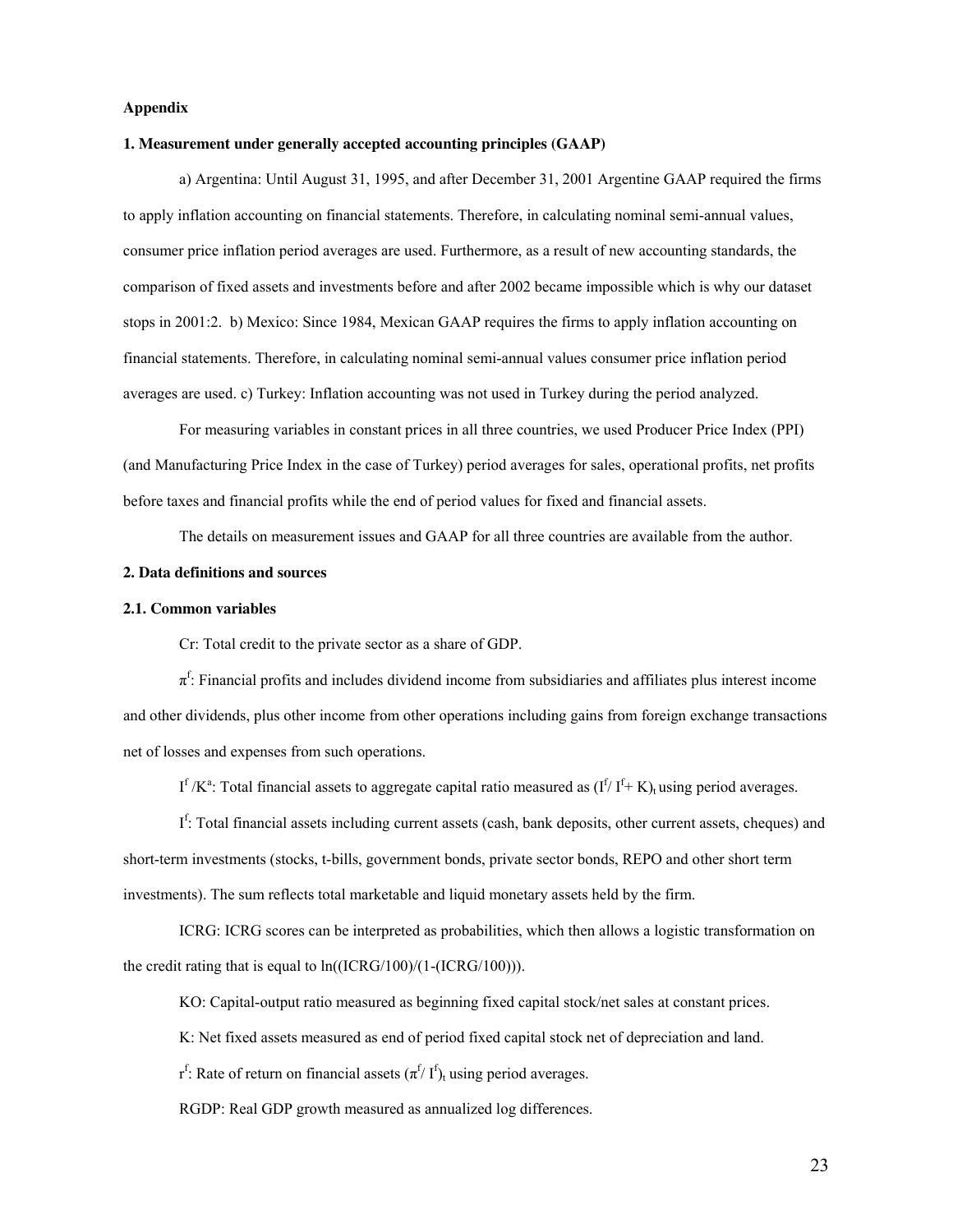r<sup>k</sup> : Rate of return on fixed assets measured as end of period operational profits (calculated as net sales minus cost of goods sold minus operating expenses) divided by net fixed assets (using the average of period beginning and ending net fixed assets as the denominator).

Real interest rate: Monthly averages of 3-month T-bill rate deflated by next period consumer inflation.

RFDI: Real foreign direct investment inflows by nonresidents from the International Financial Statistics (IFS) of IMF using the 2000 US WPI

RSCF: Real short-term capital inflows defined as portfolio investment liabilities plus other investment banks liabilities plus other investment other sector liabilities from the IFS of IMF using the 2000 US PPI.

#### **2.2. Country specific variables**

#### **2.2.1. Argentina**

All variables are converted to 1995 constant prices by Producer Price Index (PPI). The macro data are from International Financial Statistics of IMF (IFS), and Central Bank of Argentina.

If: Includes cash and short-term investment accounts. Long-term financial investments in other firms are not included given that this variable is reported as a total including the investment in subsidiaries. Because of certain inconsistencies in the reporting of the data and in the classification of different cash items the measurement of  $I_t^f$  is underestimated (the details are available from the author upon request).

K: Fixed capital stock including net property, plant and equipment.

 $\pi^f$ : Under Argentine GAAP there are several problems with the listing of different financial income/expenditure accounts according to the above classification. To avoid certain accounting problems and inconsistencies in reporting, four different financial profits variables are calculated: a) Interest revenue, b) Interest revenue plus net foreign exchange revenue plus other revenues from financial assets, c) interest revenue plus net foreign exchange revenue, d) interest revenue plus other financial revenues from assets. The same methodology is adopted for calculating the rate of return on financial assets. In the final specification, (a) is used as the financial profits measure due to more reliable and robust measurement. As a result, the financial profits measure is underestimated compared to Mexico and Turkey.

RER: Natural log of real exchange rate index based on US and Argentine producer prices.

RiskInf: Annualized average PPI inflation (calculated as log differences) uncertainty using Garch (1, 1) method and is calculated for 1991:1-2001:12.

RiskRer: RER uncertainty using Garch (1, 1) method and is calculated for 1991:1-2001:12.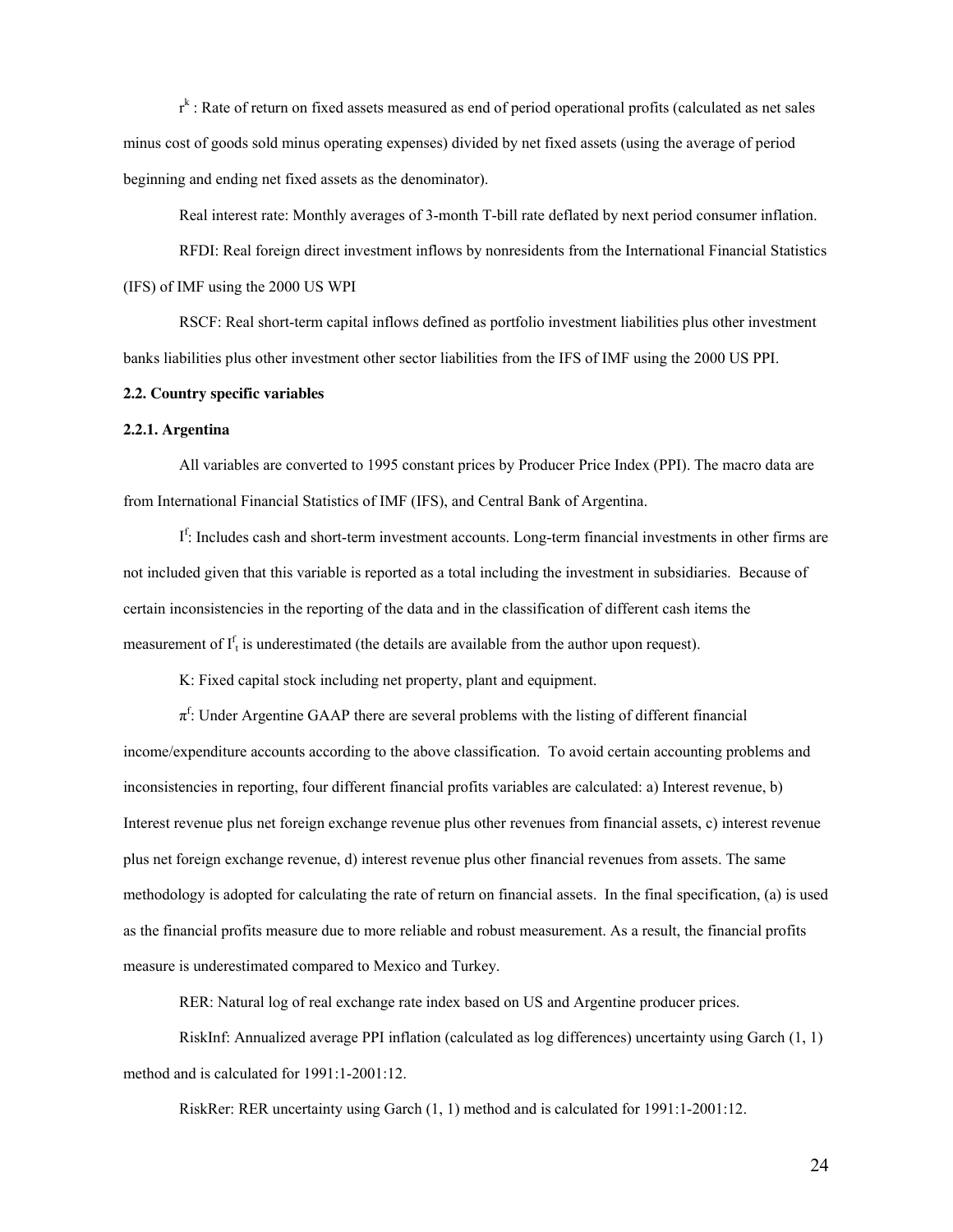#### **2.2.2. Mexico**

All variables are converted to 2003 December prices using Producer Price Index (INPP). The macro data are from IFS and Banco de Mexico.

I<sup>f</sup>: Includes cash, short-term investments, and investment in other companies. The investments in other companies (not affiliates) are restated for inflation and recorded at current prices.

K: Net fixed assets including property, plant and equipment net of depreciation together with land given that it is not disclosed separately.

 $\pi^f$ : Includes net foreign exchange losses (gains), financial income (loss), and income (loss) from other financial operations. The income (net) from other financial operations includes gains/losses from Marketable securities and short-term investments, profits (losses) from selling of shares on other companies, etc.

RER: Natural log of real exchange rate index with respect to 111 countries.

RiskInf: Annualized average INPP inflation (calculated as log differences) uncertainty using Garch (1, 1) method and is calculated for 1981:1-2003:12.

RiskRer: RER uncertainty using Garch (1, 1) method and is calculated for 1981:1-2003:12.

#### **2.2.3. Turkey**

All firm data are converted to 1995 January prices using Manufacturing Whole Sale Price Index while the macro variables are by Wholesale Price Index (WPI). The data are from IFS and Central Bank of Turkey.

If: Includes current assets and short-term investments. We did not include long-term financial fixed assets in other firms given that under Turkish GAAP they are recorded at historical cost.

K: Net fixed assets including fixed capital stock net of depreciation excluding land.

 $\pi^f$ : Includes dividend income from subsidiaries and affiliates plus interest income and other dividends, plus other income from other operations, net of losses and expenses from other operations. Other income from other operations account included gains from foreign exchange fluctuations, swaps etc.

RER: Natural log of real exchange rate index based on multilateral trade weights.

RiskInf: Annualized average manufacturing wholesale price inflation (calculated as log differences) uncertainty using Garch (1, 1) method and is calculated for 1978:1-2003:12.

RiskRer: RER uncertainty using Garch (1, 1) method and is for 1978:1-2003:12.

#### **3. Descriptive statistics**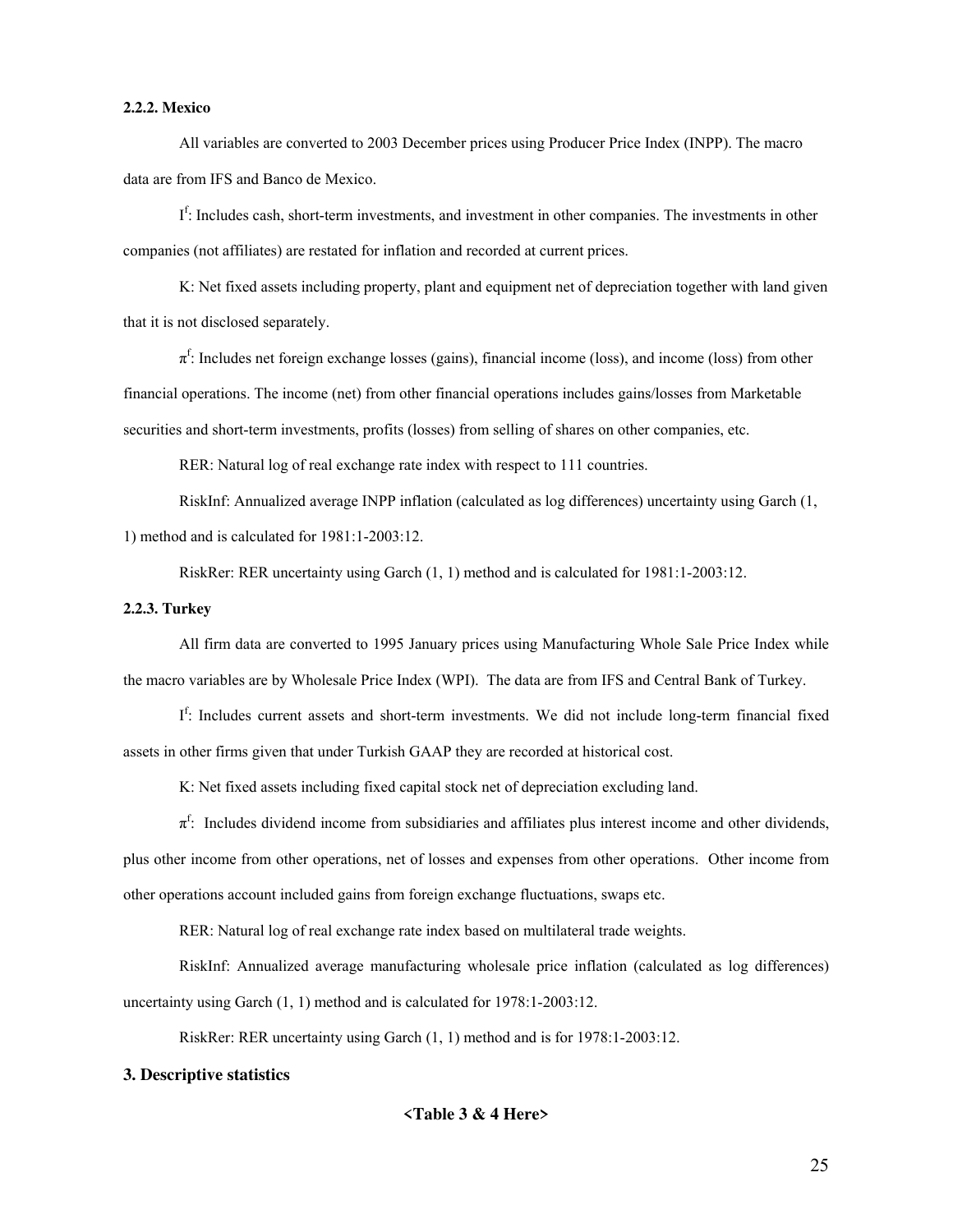#### **References**

- Abel, A. B., Blanchard, O. J., 1986. Investment and sales: some empirical evidence. NBER Working Paper No: 2050, National Bureau of Economic Research.
- Aizenman, J., Marion, N., 1999. Volatility and investment: interpreting evidence from developing countries. Economica 66, 157-179.
- Arellano, M., Bond, S. R., 1991. Some tests of specification for panel data: Monte Carlo evidence and an application to employment equations. Review of Economic Studies 58, 277-297.

Bank for International Settlements (BIS), 2005. Triennial Central Bank Survey. Basel: BIS.

- Blundell, R., Bond, S., Meghir, C., 1992. Econometric Models of Company Investment. In: Matyas, L., Sevestre, P. (Eds.), The Econometrics of Panel Data. Kluwer Academic Publishers, pp.388-413.
- Comin, D., Mulani, S., 2006. Diverging trends in aggregate and firm volatility. The Review of Economics and Statistics 88, 374-383.
- Crotty, J., 2005. The neoliberal paradox: the impact of destructive product market competition and 'modern' financial markets on nonfinancial corporation performance in the neoliberal era. In: Epstein, G. (ed.). Financialization and the World Economy. Edward Elgar, pp. 77-110.
- Demetriades, P.O. and Hussein, K.A., 1996. Does financial development cause economic growth? Time-series evidence from 16 countries. Journal of Development Economics 51, 387-411.
- Demetriades, P.O. and Mamuneas, T., 2000. Intertemporal output and employment effects of public infrastructure capital: evidence from 12 OECD economies. The Economic Journal 110(465), 687-712.
- Driver, C., Moreton, D., 1991. The influence of uncertainty on UK manufacturing investment. Economic Journal 101, 1452-1459.
- Dumenil, G., Levy, D., 2005. Costs and benefits of neoliberalism: a class analysis. In Epstein, G. (Ed.), Financialization and the World Economy. Edward Elgar, pp. 17-45.

- Economist Intelligence Unit, 2003b. Country Finance, Turkey. Economist Intelligence Unit.
- Epstein, G A., Jayadev, A., 2005. The rise of rentier incomes in OECD countries. In: Epstein, G. (Ed.), Financialization and the World Economy. Edward Elgar. pp. 46-74.
- Felix, D. (1998) Asia and the crisis of financial globalization, in D. Baker, G. Epstein, and R. Pollin (eds) *Globalization and Progressive Economic Policy*, (Cambridge University Press), pp.163-194.

Economist Intelligence Unit (EIU), 2003a. Country Finance, Mexico*.* Economist Intelligence Unit.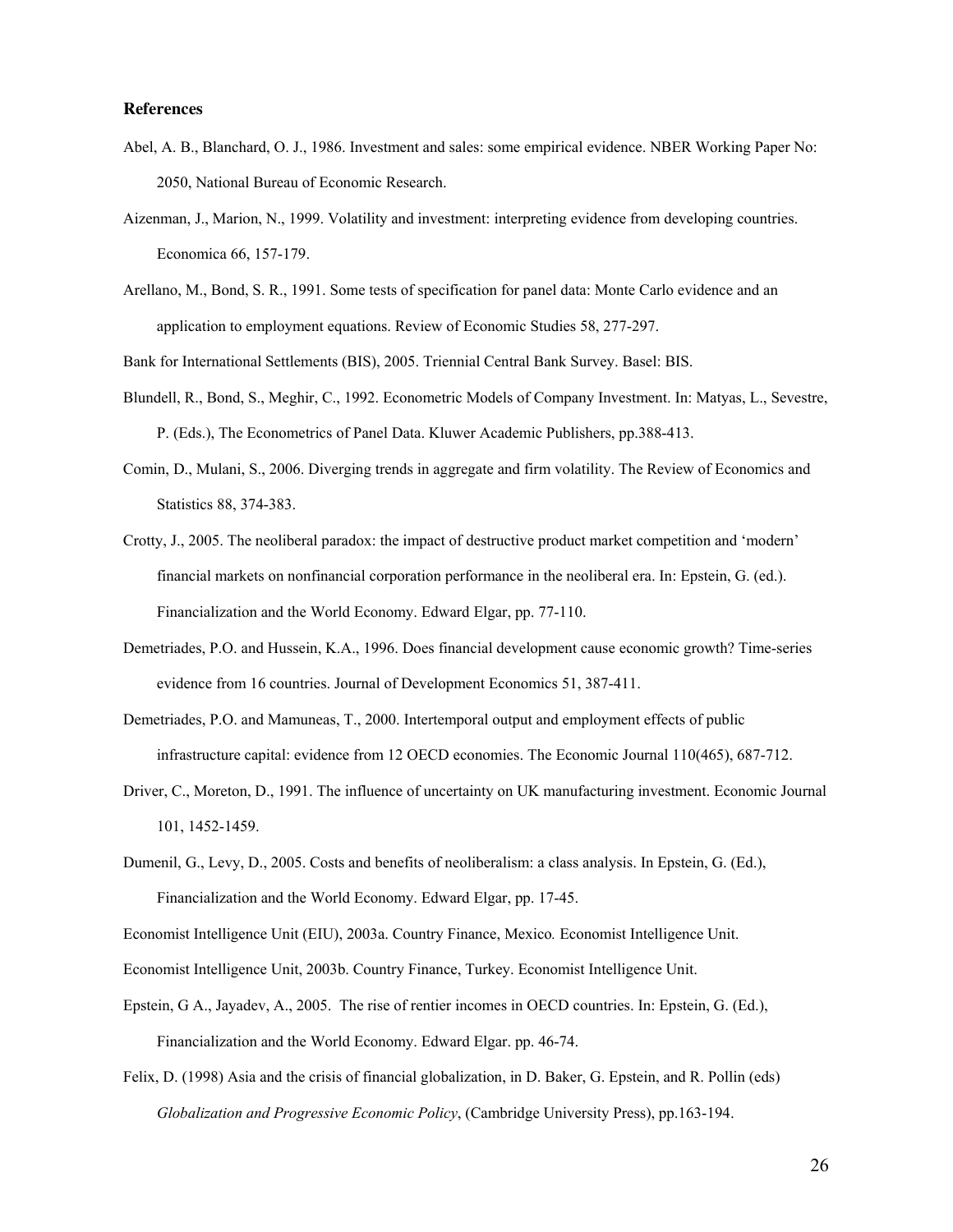- Fanelli, J. M., Rozenwurcel, G., Simpson, L. M., 1998. Financial reform in developing countries: Argentina. In: Fanelli, J.M., Medhora, R. (eds.). Financial Reform in Developing Countries. St. Martin's Press, New York, pp. 31-56.
- Federer, J., 1993. The impact of uncertainty on aggregate investment spending. Journal of Money, Credit and Banking 25, 30-48.
- Frenkel, R., Ros, J., 2006. Unemployment and the real exchange rate in Latin America. World Development 34(4), 631-646.
- Gabriele, A., Boratav, K., Parikh, A., 2000. Instability and volatility of capital flows to developing countries. The World Economy 23, 1031-1056.
- Goldberg, L., Dages, B.G., Kinney, D., 2000. Foreign and domestic bank participation in emerging markets: lessons from Mexico and Argentina. NBER Working Paper No. 7714, NBER.
- Grabel, I., 1995. Assessing the impact of financial liberalisation on stock market volatility in selected developing countries. Journal of Development Studies 31(6), 903-917.
- Grier, R., Grier, K.B., 2006. On the real effects of inflation and inflation uncertainty in Mexico. Journal of Development Economics 80, 478-500.
- Guncavdi, O., Bleaney, M., McKay, A., 1998. Financial liberalization and private investment: evidence from Turkey. Journal of Development Economics 57, 443-455.
- Huang, C., Litzenberger, R.H., 1988. Foundations for Financial Economics. Netherlands: North-Holland.
- ISO (Istanbul Chamber of Industry), Top 500 Manufacturing Firms Survey, Various Years.
- Kose, A., Prasad, E., Terrones, M., 2003. Financial integration and macroeconomic volatility, IMF Staff Paper 03/50. IMF, Washington, D.C.
- Kozak, M., 2007. Micro, Small, and Medium Enterprises: A Collection of Published Data. International Finance Corporation, Washington, D.C. Available at: http://info.worldbank.org/governance/wbes/#wbes
- Le, Q.V., Zak, P.J., 2006. Political risk and capital flight. Journal of International Money and Finance 25, 308- 329.
- McKinnon, R. I., 1973. Money and Capital in Economic Development. Brookings Institution, Washington DC.
- Montiel, P., Serven, L., 2004. Macroeconomic stability in developing countries: how much is enough? World Bank Policy Research Working Paper 3456. World Bank.
- OECD, 2004. Small and Medium Sized Enterprises in Turkey. OECD Publishing, Paris.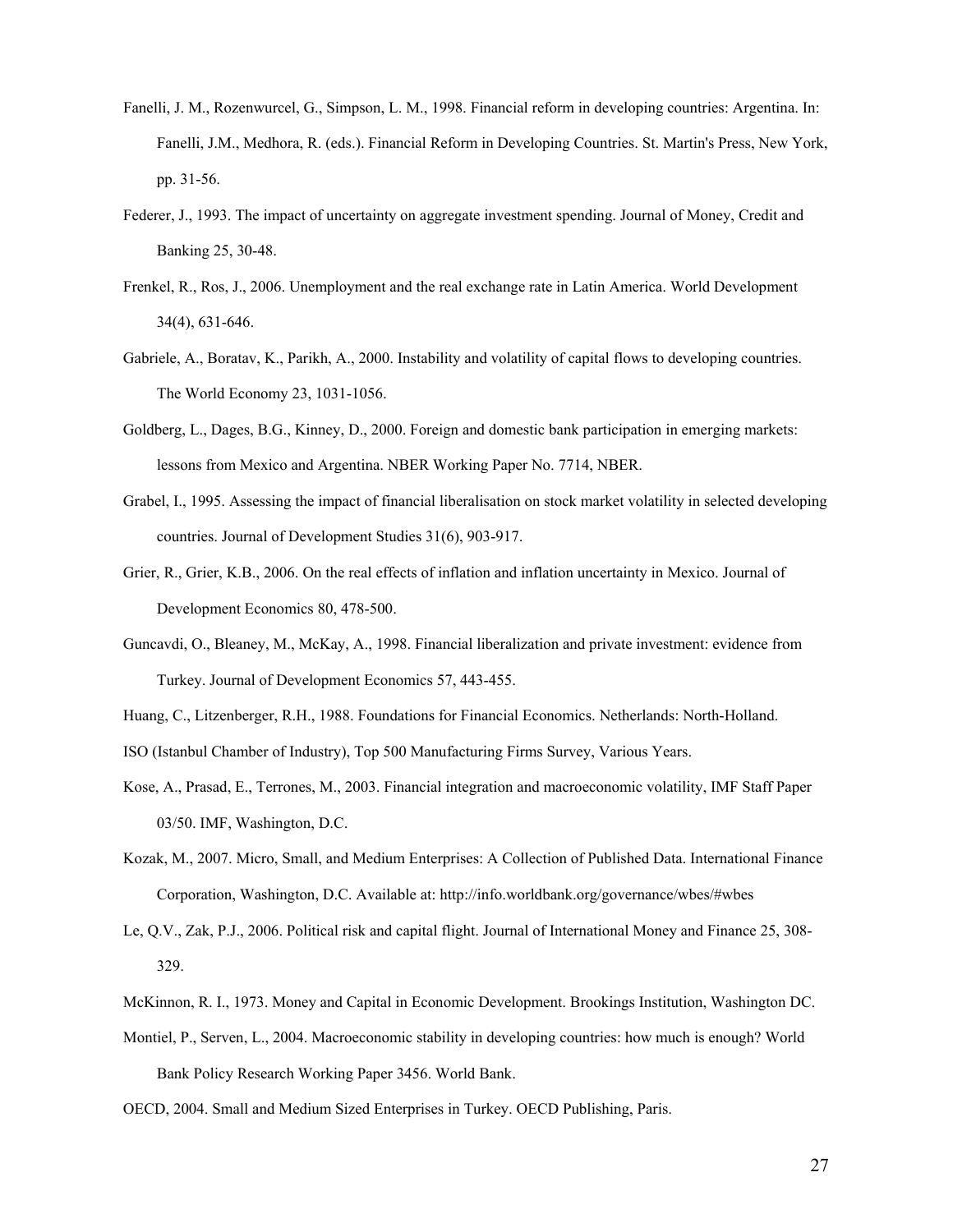OECD, 2007. Small and Medium Sized Enterprises in Mexico. OECD Publishing, Paris.

- Peek, J., Rosengren, E. S., 2000. Implications of the globalization of the banking sector. Federal Reserve Bank of Boston New England Economic Review. September/October, 45-62.
- Pindyck, R., Solimano, A., 1993. Economic instability and aggregate investment. In :Blanchard, O. J., Fischer, S. (eds.), NBER Macroeconomics Annual. MIT Press, Cambridge, pp. 259-302.
- Rama, M., 1993. Empirical investment equations for developing countries. In: Serven, L., Solimano, A. (eds.), Striving for Growth after Adjustment, The Role of Capital Formation. The World Bank, Washington D.C., pp.107-146.
- Ramey, G., Ramey, V.A., 1995. Cross country evidence on the link between volatility and growth. American Economic Review 85(5), 1138-1151.
- Rojas-Suarez, L., Weisbrod, S., 1996. Building stability in Latin American financial markets. Working Paper no.320, Inter-American Development Bank, Washington, D.C.
- Serven, L., 1998. Macroeconomic uncertainty and private investment in Less Developed Countries: an empirical investigation. The World Bank Policy Research Working Paper 2035.
- SPK (Capital Markets Board of Turkey), 2004. Trading Volume in Secondary Markets. Monthly Bulletin, December, SPK, Ankara.
- Shaw, E. S., 1973. Financial Deepening in Economic Development. Oxford University Press, New York.
- Stockhammer, E., 2004. Financialization and the slowdown of accumulation. Cambridge Journal of Economics 28(5), 719-741.
- TBB (The Banks Association of Turkey). Periodical Statistical Reports. Istanbul.
- Tobin, J., 1965. Money and economic growth. Econometrica 33(4), 671-84.
- Tornell, A., 1990. Real vs. financial investment: can Tobin taxes eliminate the irreversibility distortion? Journal of Development Economics 32, 419-444.
- United Nations Conference on Trade and Development (UNCTAD). 2003. Trade and Development Report: Capital Accumulation, Growth and Structural Change, United Nations, Geneva and New York.

UNCTAD, 2006. Trade and Development Report, United Nations, Geneva and New York.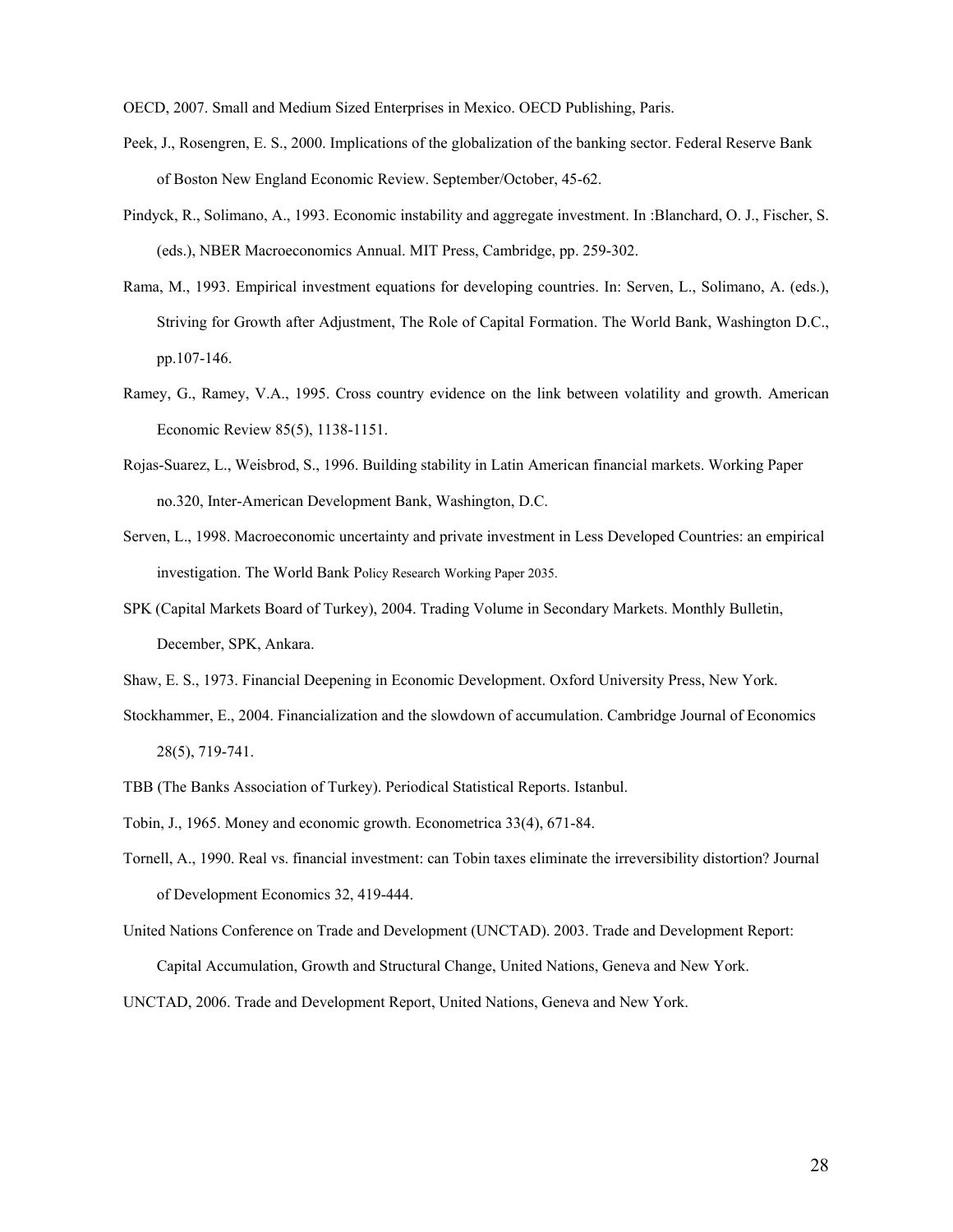

Graph 1: Rate of return gap (*Rgap*) and financial assets to aggregate capital ratio (*fk*) (Medians)

Source: Author's calculations.

Notes: *Rgap* is the difference between rate of return on fixed  $(r<sup>k</sup>)$  and financial assets  $(r<sup>f</sup>)$  in percentage points.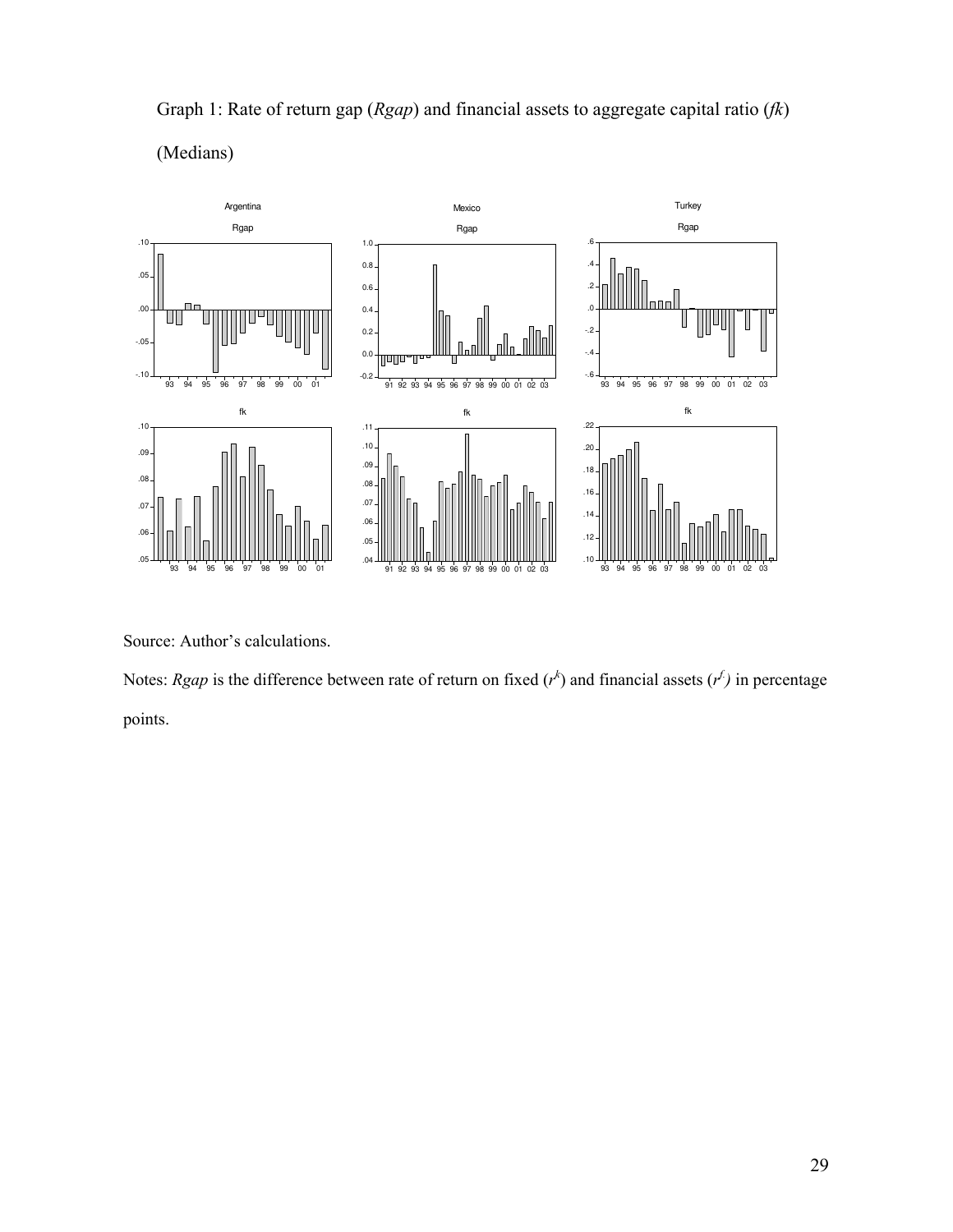Graph 2: Median operating profitability



Source: Author's calculations.

Notes: Operating profitability is defined as operating profits to net sales ratio.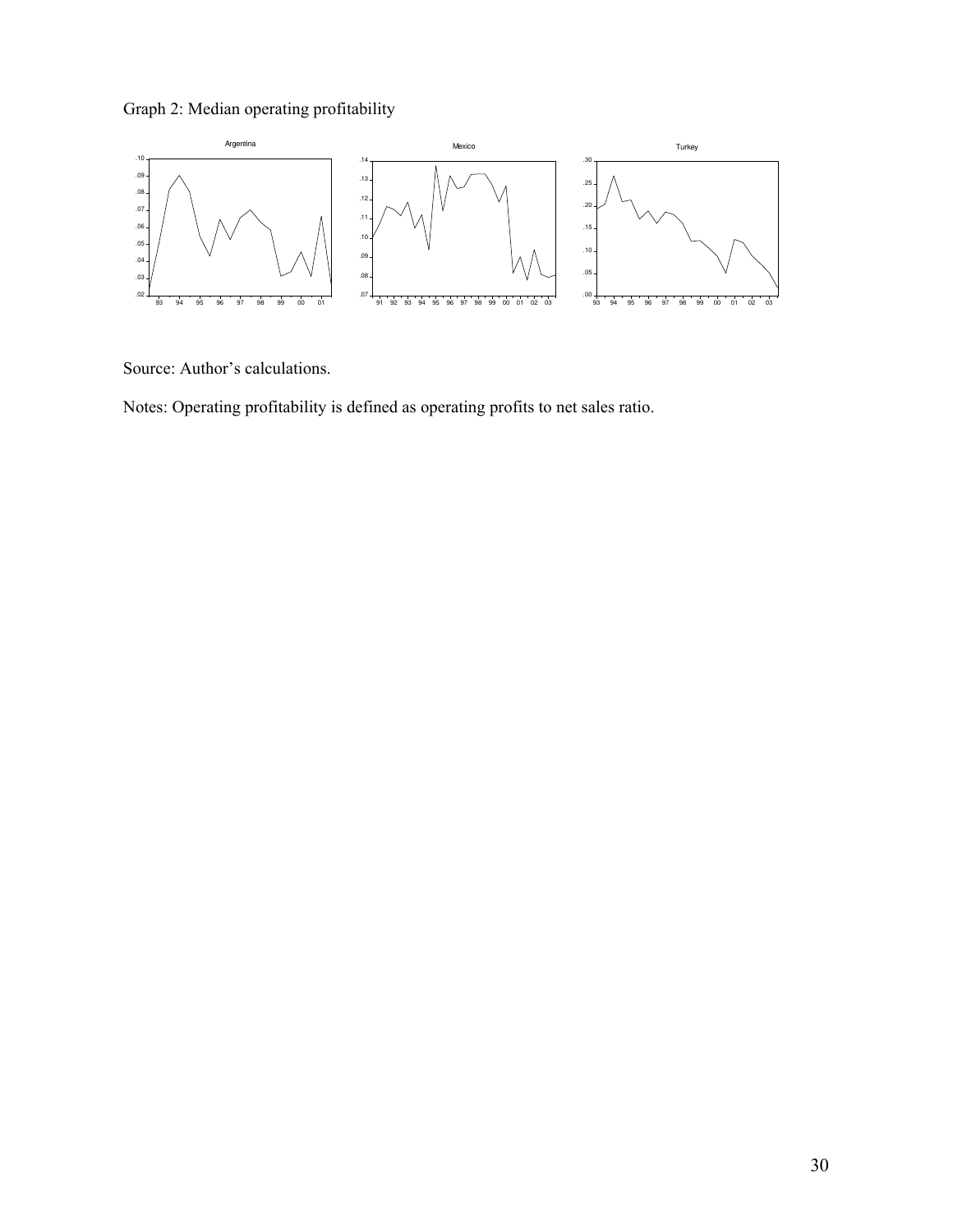|                       | Argentina   |             |             |             |             | Mexico      |             |             |           |             | Turkey      |             |             |            |            |
|-----------------------|-------------|-------------|-------------|-------------|-------------|-------------|-------------|-------------|-----------|-------------|-------------|-------------|-------------|------------|------------|
|                       | (1)         | (2)         | (3)         | (4)         | (5)         | (1)         | (2)         | (3)         | (4)       | (5)         | (1)         | (2)         | (3)         | (4)        | (5)        |
|                       |             |             |             |             |             |             |             |             |           |             |             |             |             |            |            |
| $I^k_{-1}$            | $-0.277***$ | $-0.267***$ | $-0.32***$  | $-0.303***$ | $-0.28***$  | $-0.206***$ | $-0.203***$ | $-0.283***$ | $-0.303*$ | $-0.14***$  | $-0.252***$ | $-0.256***$ | $-0.225***$ | $-0.26***$ | $-0.28***$ |
|                       | (0.004)     | (0.006)     | (0.007)     | (0.004)     | (0.008)     | (0.002)     | (0.004)     | (0.026)     | (0.03)    | (0.003)     | (0.002)     | (0.001)     | (0.002)     | (0.001)    | (0.002)    |
| $KO-1$                | $-0.184***$ | $-0.17***$  | $-0.165***$ | $-0.18***$  | $-0.195***$ | $-0.12***$  | $-0.12***$  | $-0.192***$ | $-0.21*$  | $-0.132***$ | $-0.24***$  | $-0.24***$  | $-0.204***$ | $-0.22***$ | $-0.22***$ |
|                       | (0.004)     | (0.004)     | (0.004)     | (0.002)     | (0.001)     | (0.002)     | (0.002)     | (0.017)     | (0.014)   | (0.002)     | (0.002)     | (0.001)     | (0.002)     | (0.001)    | (0.002)    |
| $Rgap_{-1}$           | $0.014***$  | $0.022***$  | $0.025***$  | $0.02***$   | $0.02***$   | $0.003***$  | $0.003***$  | $0.002***$  | $0.003*$  | $0.001***$  | $0.001***$  | $0.001***$  | $0.001***$  | $0.001***$ | $0.001***$ |
|                       | (0.001)     | (0.0001)    | (0.001)     | (0.0001)    | (0.001)     | 0.0001)     | (0.0002)    | (0.001)     | (0.001)   | (0.0001)    | (0.00001)   | (0.00001)   | (0.00001)   | (0.00001)  | (0.00001)  |
| RiskRer               | $-1304***$  |             |             |             |             | $-16.41***$ |             |             |           |             | $-7.31***$  |             |             |            |            |
|                       | (21.9)      |             |             |             |             | (0.082)     |             |             |           |             | (0.46)      |             |             |            |            |
| RiskInf               |             | $-24.23***$ |             |             |             |             | $-0.48$     |             |           |             |             |             |             |            |            |
|                       |             | (0.64)      |             |             |             |             | (0.003)     |             |           |             |             |             |             |            |            |
| RiskInf <sub>-1</sub> |             |             |             |             |             |             |             |             |           |             |             | $-0.0003$   |             |            |            |
|                       |             |             |             |             |             |             |             |             |           |             |             | (0.001)     |             |            |            |
| <b>ICRG</b>           |             |             | $0.83***$   |             |             |             |             | $1.44***$   |           |             |             |             | $0.18***$   |            |            |
|                       |             |             | (0.004)     |             |             |             |             | (0.184)     |           |             |             |             | (0.002)     |            |            |
| Cr                    |             |             |             | $0.99***$   |             |             |             |             | 4.93***   |             |             |             |             | $0.552***$ |            |
|                       |             |             |             | (0.02)      |             |             |             |             | (0.397)   |             |             |             |             | (0.01)     |            |
| GDP                   |             |             |             |             | $0.92***$   |             |             |             |           | 2.296***    |             |             |             |            |            |
|                       |             |             |             |             | (0.02)      |             |             |             |           | (0.01)      |             |             |             |            |            |
| $GDP_{-1}$            |             |             |             |             |             |             |             |             |           |             |             |             |             |            | $0.634***$ |
|                       |             |             |             |             |             |             |             |             |           |             |             |             |             |            | (0.005)    |
| Obs                   | 726         |             |             |             |             | 1479        |             |             |           |             | 2830        |             |             |            |            |
| Sargan                | 1.00        | 1.00        | 1.00        | 1.00        | 1.00        | 1.00        | 1.00        | 1.00        | 1.00      | 1.00        | 0.99        | 0.99        | 0.99        | 0.99       | 0.99       |
| m1                    | 0.03        | 0.04        | 0.06        | 0.06        | 0.04        | 0.00        | 0.00        | 0.00        | 0.00      | 0.00        | 0.00        | 0.00        | 0.00        | 0.00       | 0.00       |
| m2                    | 0.36        | 0.42        | 0.16        | 0.23        | 0.67        | 0.91        | 0.85        | 0.35        | 0.58      | 0.62        | 0.19        | 0.27        | 0.18        | 0.48       | 0.68       |

Table 1: Effects of rate of return gap and risk on  $I^k$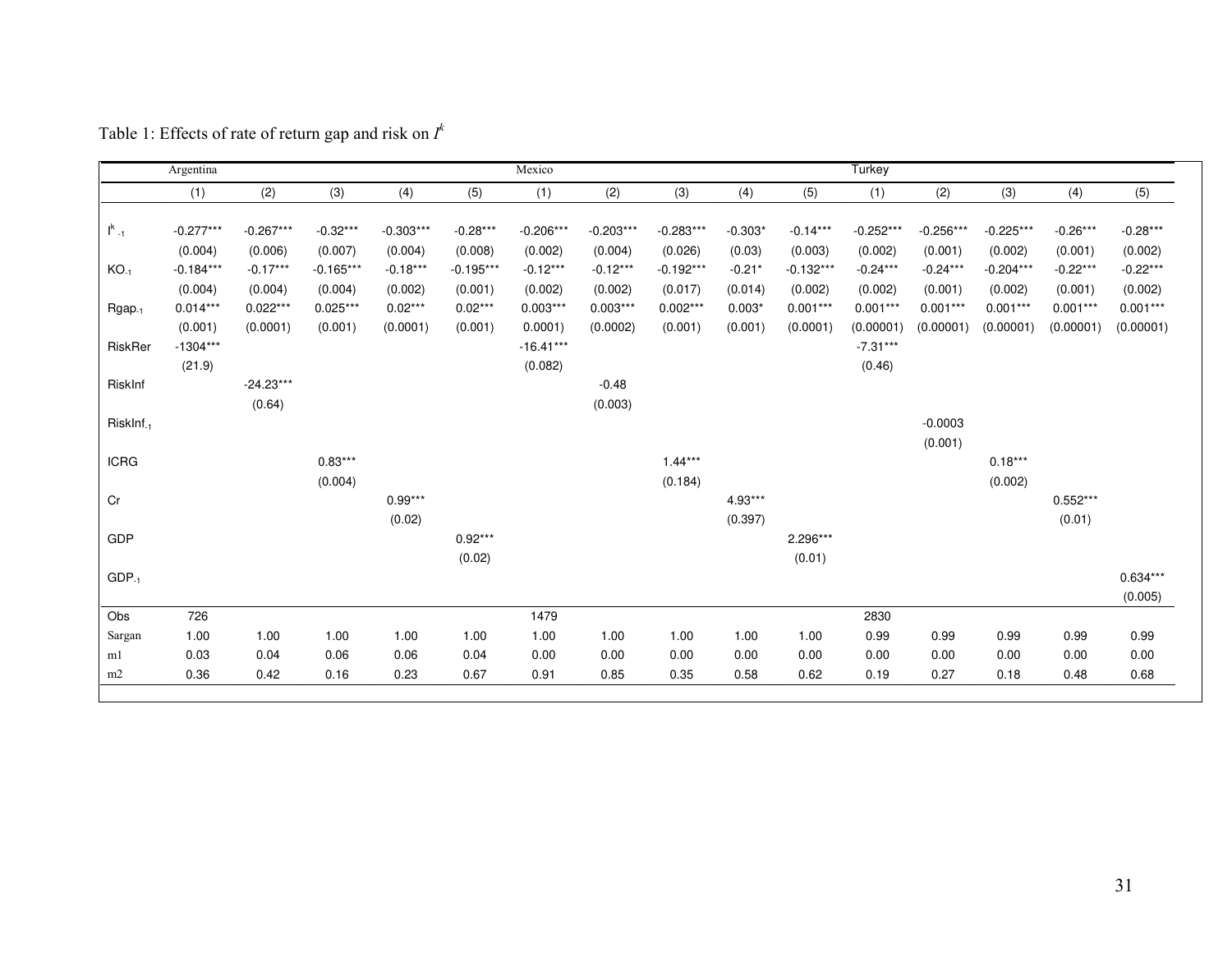Notes: Arellano-Bond dynamic panel-data estimation two-step GMM results (using Stata 9.2's xtabond command) with robust standard errors in parenthesis. The year fixed effects are not reported.  $(***)$ ,  $(**)$ ,  $(*)$  refer to significance at 1%, 5% and 10% level respectively.  $(-1)$  refers to lag-1.  $I^k$  is net fixed investment spending, *KO* is capital-output ratio in natural log, *Rgap* is rate of return gap  $(r^k - r^k)$ , *RiskRer* and *RiskInf* are real exchange and inflation uncertainty measured by GARCH (1,1) method, *ICRG* is International country risk guide composite risk index in natural log transformed as described in the data appendix. *Cr* is credit to private sector as a share of GDP (except for Argentina where it is measured as the growth rate of total real credit to the private sector). *GDP* is real GDP growth rate measured by log differences. Obs is number of observations. Sargan is the test of over-identifying restrictions, m1 and m2 are AR(1) and AR(2) tests. All test statistics are given by their p-values.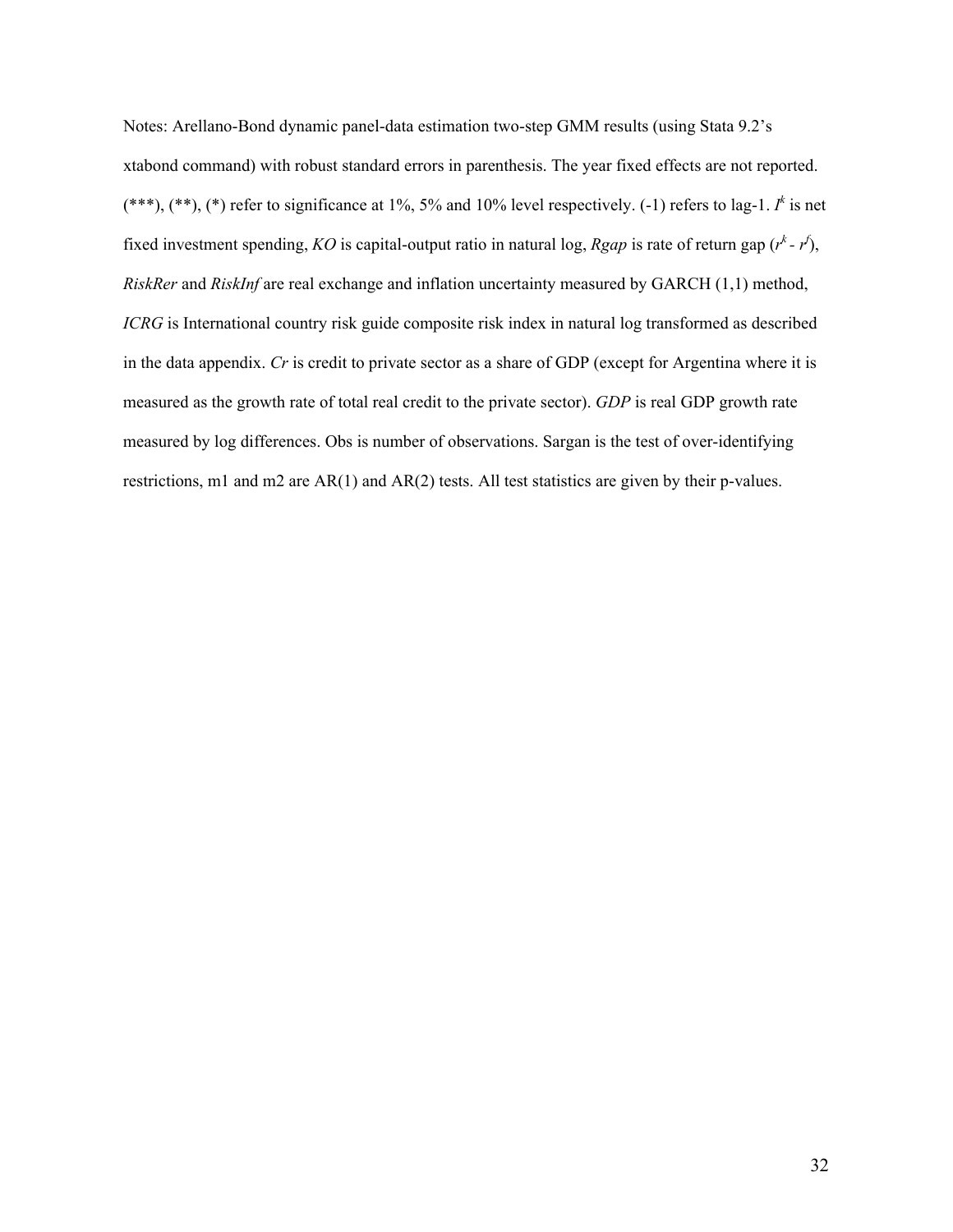|                 | Argentina    |             | Mexico      |             |             | Turkey      |             |             |             |
|-----------------|--------------|-------------|-------------|-------------|-------------|-------------|-------------|-------------|-------------|
|                 | (1)          | (2)         | (3)         | (1)         | (2)         | (3)         | (1)         | (2)         | (3)         |
|                 |              |             |             |             |             |             |             |             |             |
| $FK_{-1}$       | $0.727***$   | $0.707***$  | $0.703***$  | $0.93***$   | $0.943***$  | $0.941***$  | $0.89***$   | $0.88***$   | $0.89***$   |
|                 | (0.01)       | (0.01)      | (0.007)     | (0.01)      | (0.012)     | (0.017)     | (0.003)     | (0.004)     | (0.003)     |
| FK <sub>2</sub> | $-0.255***$  | $-0.248***$ | $-0.257***$ | $-0.445***$ | $-0.444***$ | $-0.449***$ | $-0.33***$  | $-0.325***$ | $-0.326***$ |
|                 | (0.012)      | (0.003)     | (0.008)     | (0.014)     | (0.012)     | (0.013)     | (0.002)     | (0.002)     | (0.002)     |
| $K^a$           | $-0.1$       | $-0.11***$  | $-0.136***$ | 0.003       | 0.013       | $0.046**$   | $0.12**$    | $0.235***$  | $0.219***$  |
|                 | (0.066)      | (0.047)     | (0.032)     | (0.025)     | (0.02)      | (0.019)     | (0.008)     | (0.013)     | (0.013)     |
| $Rgap_{-1}$     | $-0.078***$  | $-0.075***$ | $-0.078***$ | $-0.027***$ | $-0.027***$ | $-0.027***$ | $-0.01***$  | $-0.01***$  | $-0.01***$  |
|                 | (0.008)      | (0.003)     | (0.003)     | (0.002)     | (0.002)     | (0.002)     | (0.0001)    | (0.0002)    | (0.0002)    |
| RiskRer         | $-1535.2***$ |             |             | 1.653***    |             |             | $-0.048***$ |             |             |
|                 | (189)        |             |             | (0.455)     |             |             | (0.291)     |             |             |
| RiskInf         |              | $-12.27***$ |             |             | $0.049***$  |             |             | $-0.365**$  |             |
|                 |              | (1.386)     |             |             | (0.011)     |             |             | (0.012)     |             |
| <b>ICRG</b>     |              |             | $0.315***$  |             |             | $-0.072$    |             |             | $0.25***$   |
|                 |              |             | (0.02)      |             |             | (0.024)     |             |             | (0.011)     |
|                 |              |             |             |             |             |             |             |             |             |
| Obs             | 733          |             |             | 1294        |             |             | 2532        |             |             |
| Sargan          | 1.00         | 1.00        | 1.00        | 1.00        | 1.00        | 1.00        | 1.00        | 1.00        | 1.00        |
| m1              | 0.00         | 0.01        | 0.01        | 0.00        | 0.00        | 0.00        | 0.00        | 0.00        | 0.00        |
| m2              | 0.48         | 0.39        | 0.45        | 0.48        | 0.44        | 0.50        | 0.51        | 0.52        | 0.52        |

Table 2: Effects of rate of return gap and risk on FK  $(f/K^a)$ 

Notes: (-1) and (-2) refer to the first and second lags. *FK* is the financial assets to aggregate capital ratio in natural log (i.e.  $ln(f/K^a)_{it}$ ),  $K^a$  is the aggregate capital in natural log as in Equation (7), for other variables refer to Table 1. The specification for Mexico and Turkey include unreported lags of dependent variable in the order of four and three respectively. For sensitivity analysis we also tested the results using fixed effects method as well as without the lagged endogenous variable on the right hand side. The coefficients were similar to those reported.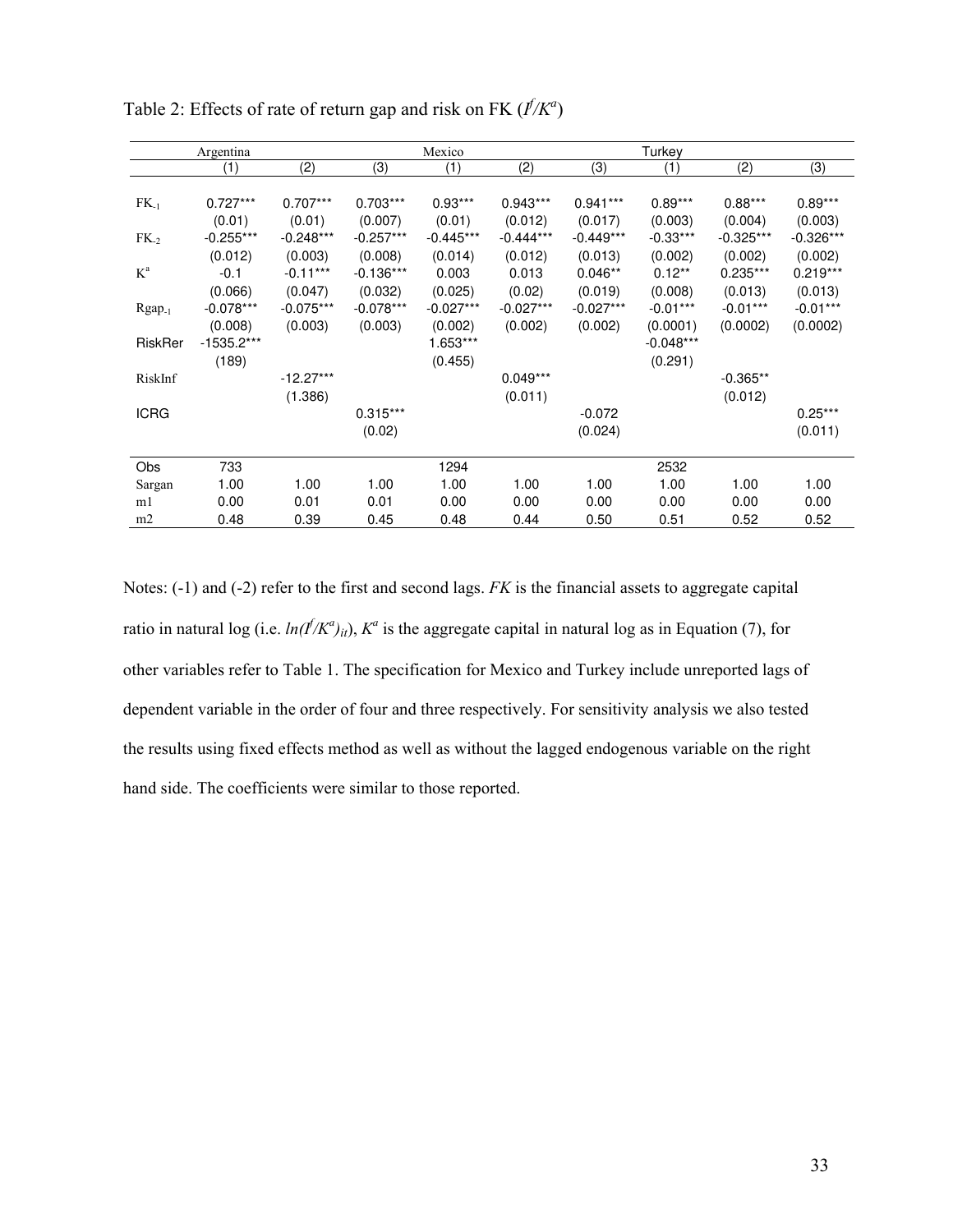| Argentina $I^k$ |          | $f/K^a$                                                                      | Rgap     |                | RiskRer RiskRer ICRGP |           | KO |
|-----------------|----------|------------------------------------------------------------------------------|----------|----------------|-----------------------|-----------|----|
| $I^k$           | 1        |                                                                              |          |                |                       |           |    |
| $f/K^a$         | 0.068    | 1                                                                            |          |                |                       |           |    |
| Rgap            | 0.087    | 0.169                                                                        | 1        |                |                       |           |    |
| RiskRer         | $-0.135$ | $-0.012$                                                                     | 0.014    | 1              |                       |           |    |
| RiskInf         | $-0.099$ | $-0.010$                                                                     | $-0.072$ | $-0.183$       | 1                     |           |    |
| <b>ICRG</b>     | 0.172    | 0.004                                                                        | 0.071    | $-0.162$       | $-0.037$              | 1         |    |
| KO              | $-0.141$ | $-0.296$                                                                     | $-0.115$ | 0.005          | $-0.005$              | $-0.0002$ | -1 |
| Mexico          | $I^k$    | $f\llap{/}{K}^a$                                                             | Rgap     |                | RiskRer RiskRer ICRGP |           | KО |
| $I^k$           | 1        |                                                                              |          |                |                       |           |    |
| $f/K^a$         | $-0.009$ | $\overline{1}$                                                               |          |                |                       |           |    |
| Rgap            |          | $-0.070 - 0.076$ 1                                                           |          |                |                       |           |    |
| RiskRer         |          | $-0.336 - 0.003$                                                             | 0.076    | 1              |                       |           |    |
| RiskInf         |          | $-0.344 - 0.004$                                                             | 0.073    | 0.997          | 1                     |           |    |
| <b>ICRG</b>     | 0.186    | $-0.001$                                                                     | $-0.040$ | $-0.387$       | $-0.403$              | 1         |    |
| KO              |          | $-0.206 - 0.273$                                                             | 0.101    | 0.093          | 0.099                 | 0.024     | 1  |
| Turkey          | $I^k$    | $f\mathbin{/}\mathbin{/}\mathbin{\relax{\hspace{0.05cm}/}\hspace{0.05cm}}^a$ | Rgap     |                | RiskRer RiskRer ICRGP |           | KО |
| $I^k$           | 1        |                                                                              |          |                |                       |           |    |
| $f/K^a$         | 0.017    | 1                                                                            |          |                |                       |           |    |
| Rgap            | 0.054    | 0.170                                                                        | 1        |                |                       |           |    |
| RiskRer         |          | $-0.116 - 0.008 - 0.038$                                                     |          | $\overline{1}$ |                       |           |    |
| RiskInf         | 0.113    | $-0.039$                                                                     | $-0.037$ | $-0.543$       | 1                     |           |    |
| <b>ICRG</b>     | 0.125    | 0.054                                                                        | 0.073    | 0.116          | $-0.370$              | 1         |    |
| KO              |          | $-0.128$ $-0.313$ $-0.116$                                                   |          | 0.049          | 0.045                 | $-0.111$  | 1  |